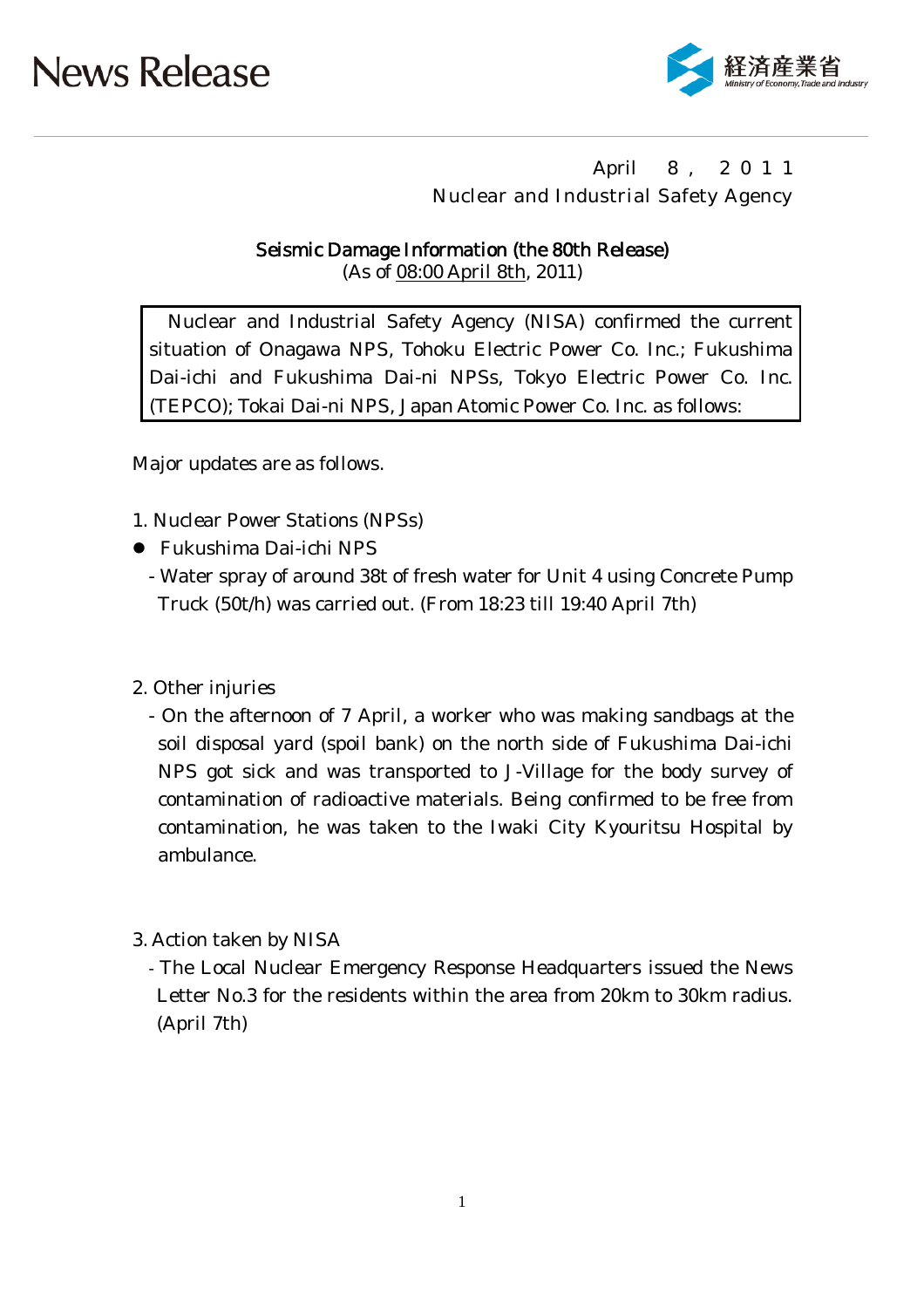

(Attached sheet)

## 1. The state of operation at NPS (Number of automatic shutdown units: 10)

- Fukushima Dai-ichi NPS, TEPCO (Okuma Town and FutabaTown, Futaba County, Fukushima Prefecture)
- (1) The state of operation

| Unit 1 (460MWe):   | automatic shutdown                           |
|--------------------|----------------------------------------------|
| Unit 2 (784MWe):   | automatic shutdown                           |
| Unit 3 (784MWe):   | automatic shutdown                           |
| Unit 4 (784MWe):   | in periodic inspection outage                |
| Unit 5 (784MWe):   | in periodic inspection outage, cold shutdown |
|                    | at 14:30 March 20th                          |
| Unit 6 (1,100MWe): | in periodic inspection outage, cold shutdown |
|                    | at 19:27 March 20th                          |

#### (2) Major Plant Parameters (As of 06:00 April 8th)

|                                                          | Unit 1                     | Unit 2                                    | Unit 3                     | Unit 4               | Unit 5                | Unit <sub>6</sub>     |
|----------------------------------------------------------|----------------------------|-------------------------------------------|----------------------------|----------------------|-----------------------|-----------------------|
| Reactor<br>Pressure <sup>*1</sup><br>[MPa]               | 0.491(A)<br>0.889(B)       | 0.090(A)<br>0.085(D)                      | 0.099(A)<br>0.020(C)       |                      | 0.103                 | 0.104                 |
| <b>CV Pressure</b><br>$(D/W)$ [kPa]                      | 180                        | 100                                       | 106.1                      |                      |                       |                       |
| <b>Reactor Water</b><br>Level <sup>*2</sup> [mm]         | $-1,650(A)$<br>$-1,650(B)$ | $-1,500(A)$<br><b>Not</b><br>available(B) | $-2,000(A)$<br>$-2,250(B)$ |                      | 1,669                 | 1,691                 |
| Suppression<br>Pool Water<br>Temperature<br>$(S/C)$ [°C] |                            |                                           |                            |                      |                       |                       |
| Suppression<br><b>Pool Pressure</b><br>$(S/C)$ [kPa]     | 150                        | down scale<br>(under<br>survey)           | 172.6                      |                      |                       |                       |
| <b>Spent Fuel</b><br>Pool Water<br>Temperature<br>[°C]   | Indicator<br>Failure       | 63.0                                      | Indicator<br>Failure       | Indicator<br>Failure | 34.8                  | 28.0                  |
| Time of<br>Measurement                                   | 0:00<br>April 8th          | 3:00<br>April 8th                         | 01:30<br>April 8th         | April 8th            | 06:00<br>April<br>8th | 06:00<br>April<br>8th |

\*1: Converted from reading value to absolute pressure

\*2: Distance from the top of fuel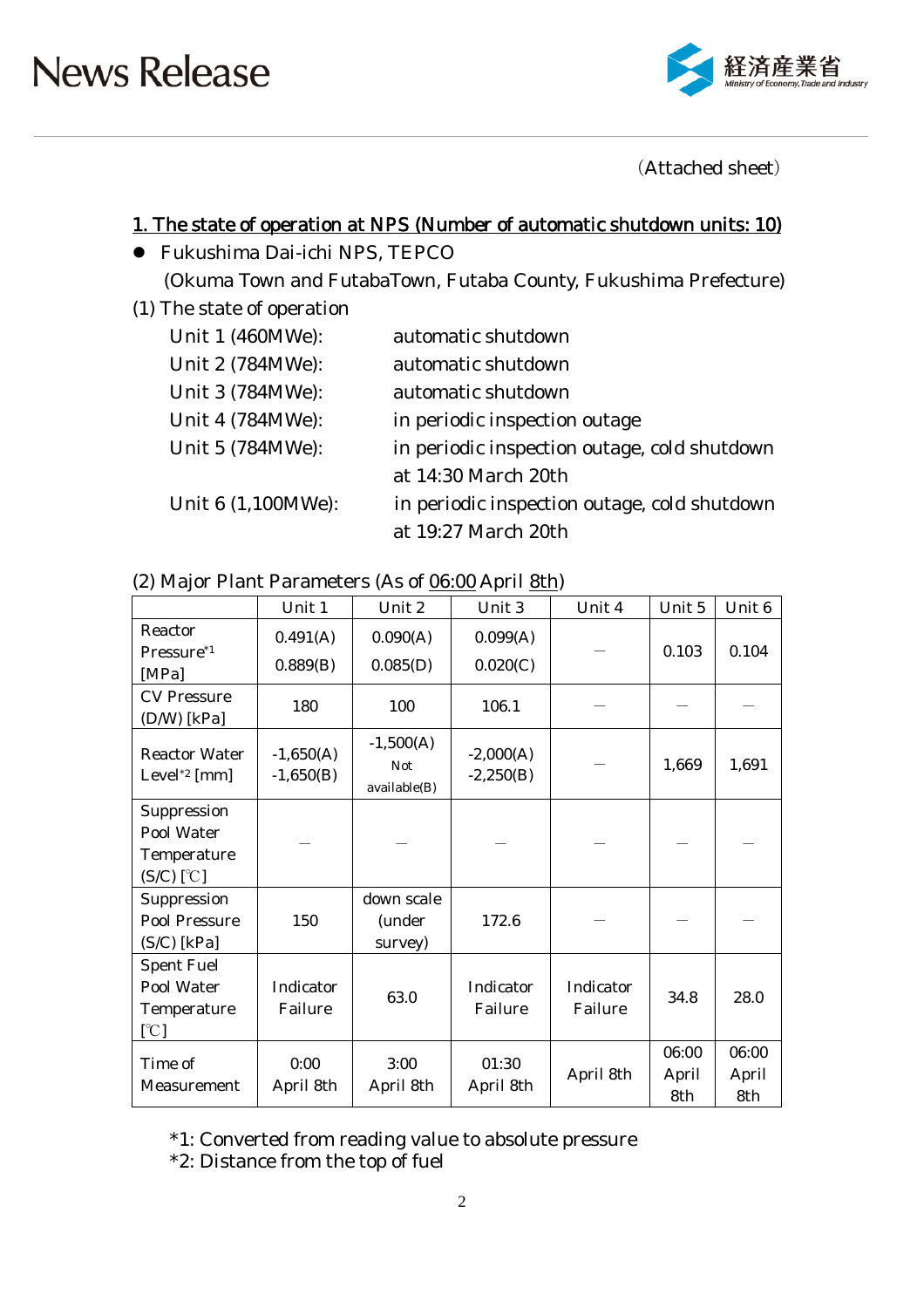

### (3) Situation of Each Unit

 $<$ Unit 1 $>$ 

- ・ TEPCO reported to NISA the event (Inability of water injection of the Emergency Core Cooling System) falling under the Article 15 of the Act on Special Measures Concerning Nuclear Emergency Preparedness. (16:36 March 11th)
- ・ Operation of Vent (10:17 March 12th)
- ・ Seawater injection to the Reactor Pressure Vessel (RPV) via the Fire Extinguish Line was started. (20:20 March 12th)  $\rightarrow$ Temporary interruption of the injection (01:10 March 14th)
- ・ The sound of explosion in Unit 1 occurred. (15:36 March 12th)
- ・ The amount of injected water to the Reactor Core was increased by utilizing the Feedwater Line in addition to the Fire Extinguish Line.  $(2m^3/h \rightarrow 18m^3/h)$ . (02:33 March 23rd) Later, it was switched to the Feedwater Line only (around 11m3/h). (09:00 March 23rd)
- Lighting in the Central Operation Room was recovered. (11:30 March 24th)
- ・ Fresh water injection to RPV was started. (15:37 March 25)
- ・ As the result of concentration measurement in the stagnant water on the basement floor of the turbine building,  $2.1 \times 10^{5}$ Bq/cm<sup>3</sup> of <sup>131</sup>I (Iodine) and  $1.8 \times 10^{6}$ Bq/cm<sup>3</sup> of <sup>137</sup>Cs (Caesium) were detected as major radioactive nuclides.
- ・ The pump for the fresh water injection to RPV of Unit 1 was switched from the Fire Pump Truck to the temporary motor-driven pump. (08:32 March 29th.)
- ・ The Stagnant water on the basement floor of the turbine building was started to be transferred to the Condenser at around 17:00 March 24. As the Condenser was confirmed to be almost filled with water, pumping out of the water to the Condenser was stopped. (07:30 March 29th) In order to prepare to transfer the stagnant water on the basement floor of the turbine building to the Condenser, the water in the Condensate Storage Tank started to be transferred to the Surge Tank of Suppression Pool Water (A) (12:00 March 31th), after switching the place where the water was to be transferred to the Surge Tank of Suppression Pool Water (B) (15:25 March 31th), the transfer was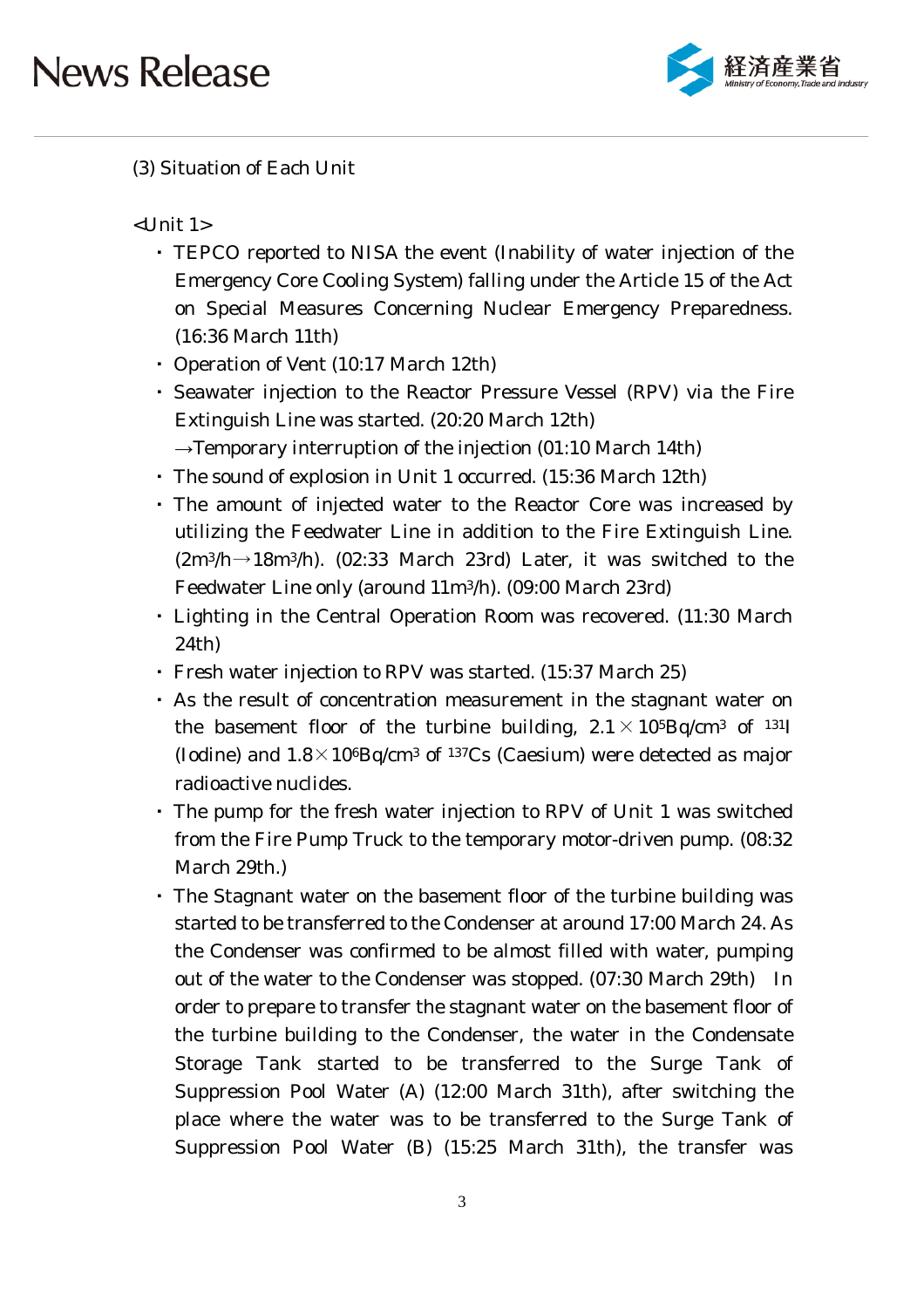

restarted and finished. (15:26 April 2nd)

- ・ Water spray of around 90t (fresh water) over the Spent Fuel Pool using Concrete Pump Truck was carried out. (From 13:03 till 16:04 March 31st) A test water spray using Concrete Pump Truck was carried out in order to confirm the appropriate position for water spray. (From 17:16 till 17:19 April 2nd)
- ・ Lighting in the turbine building was partially turned on. (April 2nd)
- ・ In order to switch the power supply to the motor-driven pump injecting fresh water to RPV from the temporary power supply to the external power supply, the injection to the reactor was temporarily carried out using the Fire Pump Truck. (10:42 to 11:52 April 3rd)
- ・ The power supply for the fresh water injection to RPV was switched to the external power supply. (12:12 April 3rd)
- ・ In order to prepare to transfer the stagnant water on the basement floor of the turbine building of Unit 1 to the Condenser, the transfer of the water in the Condenser to the Condensate Storage Tank was started. (13:55 April 3rd)
- ・ Aiming at reducing the possibility of hydrogen combustion in the Primary Containment Vessel (PCV) of Unit 1, the operations for the injection of nitrogen to PCV were started. (22:30 April 6th)
- ・ The start of nitrogen injection to PCV of Unit 1 was confirmed. (01:31 April 7th)
- ・ White smoke was confirmed to generate continuously. (As of 06:30 April 8th)
- ・ Fresh water injection to RPV is being carried out. (As of 08:00 April 8th)

<Unit 2>

- ・ TEPCO reported to NISA the event (Inability of water injection of the Emergency Core Cooling System) falling under the Article 15 of the Act on Special Measures Concerning Nuclear Emergency Preparedness. (16:36 March 11th)
- ・ Operation of Vent (11:00 March 13th)
- ・ The Blow-out Panel of reactor building was opened due to the explosion in the reactor building of Unit 3. (After 11:00 March 14th)
- ・ Reactor water level tended to decrease. (13:18 March 14th) TEPCO reported to NISA the event (Loss of reactor cooling functions) falling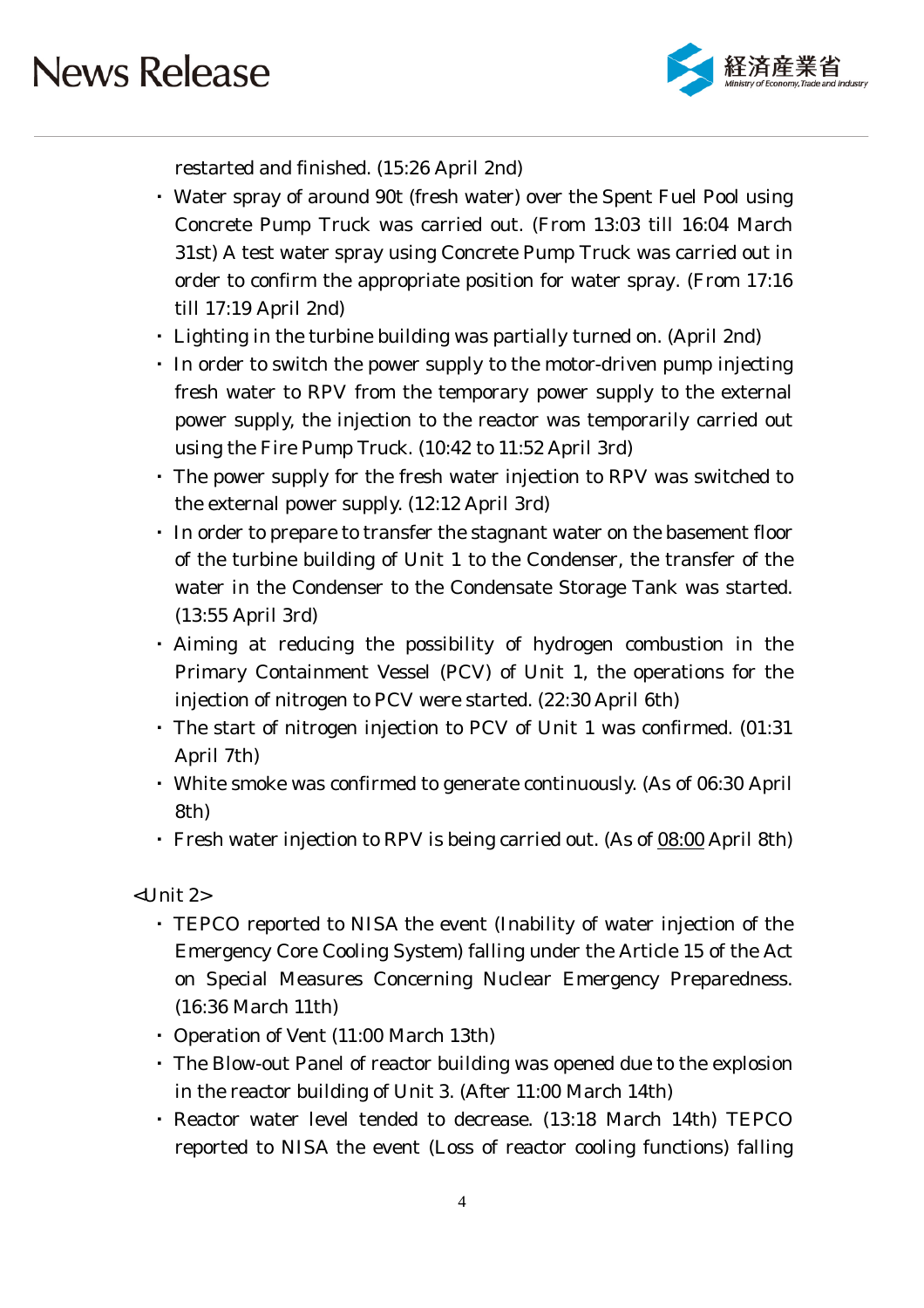

under the Article 15 of the Act on Special Measures Concerning Nuclear Emergency Preparedness. (13:49 March 14th)

- ・ Seawater injection to RPV via the Fire Extinguish line was started. (16:34 March 14th)
- ・ Water level in RPV tended to decrease. (22:50 March 14th)
- ・ Operation of Vent (0:02 March 15th)
- ・ A sound of explosion was made in Unit 2. As the pressure in Suppression Pool (Suppression Chamber) decreased (06:10 March 15th), there was a possibility that an incident occurred in the Chamber. (About 06:20 March 15th)
- ・ Electric power receiving at the emergency power source transformer from the external transmission line was completed. The work for laying the electric cable from the facility to the load side was carried out. (13:30 March 19th)
- ・ Seawater injection of 40t to the Spent Fuel Pool was started. (From 15:05 till 17:20 March 20th)
- ・ Power Center of Unit 2 received electricity (15:46 March 20th)
- ・ White smoke generated. (18:22 March 21st)
- ・ White smoke was died down and almost invisible. (As of 07:11 March 22nd)
- ・ Seawater injection of 18t to the Spent Fuel Pool was carried out. (From 16:07 till 17:01 March 22nd)
- ・ Seawater injection to the Spent Fuel Pool via the Spent Fuel Pool Cooling Line was carried out. (From 10:30 till 12:19 March 25th)
- ・ Fresh water injection to RPV was started. (10:10 March 26th)
- ・ Lighting of Central Operation Room was recovered (16:46 March26th)
- ・ The pump for the fresh water injection to RPV of Unit 2 was switched from the Fire Pump Truck to the temporary motor-driven pump.(18:31 March 27th)
- ・ Regarding the result of the concentration measurement in the stagnant water on the basement floor of the turbine building of Unit 2 of Fukushima Dai-ichi NPS announced by TEPCO on 27 March, TEPCO reported to NISA that as the result of analysis and evaluation through re-sampling, judging the measured value of 134I (Iodine) was wrong, the concentrations of gamma nuclides including 134I (Iodine) were less than the detection limit. (00:07 March 28).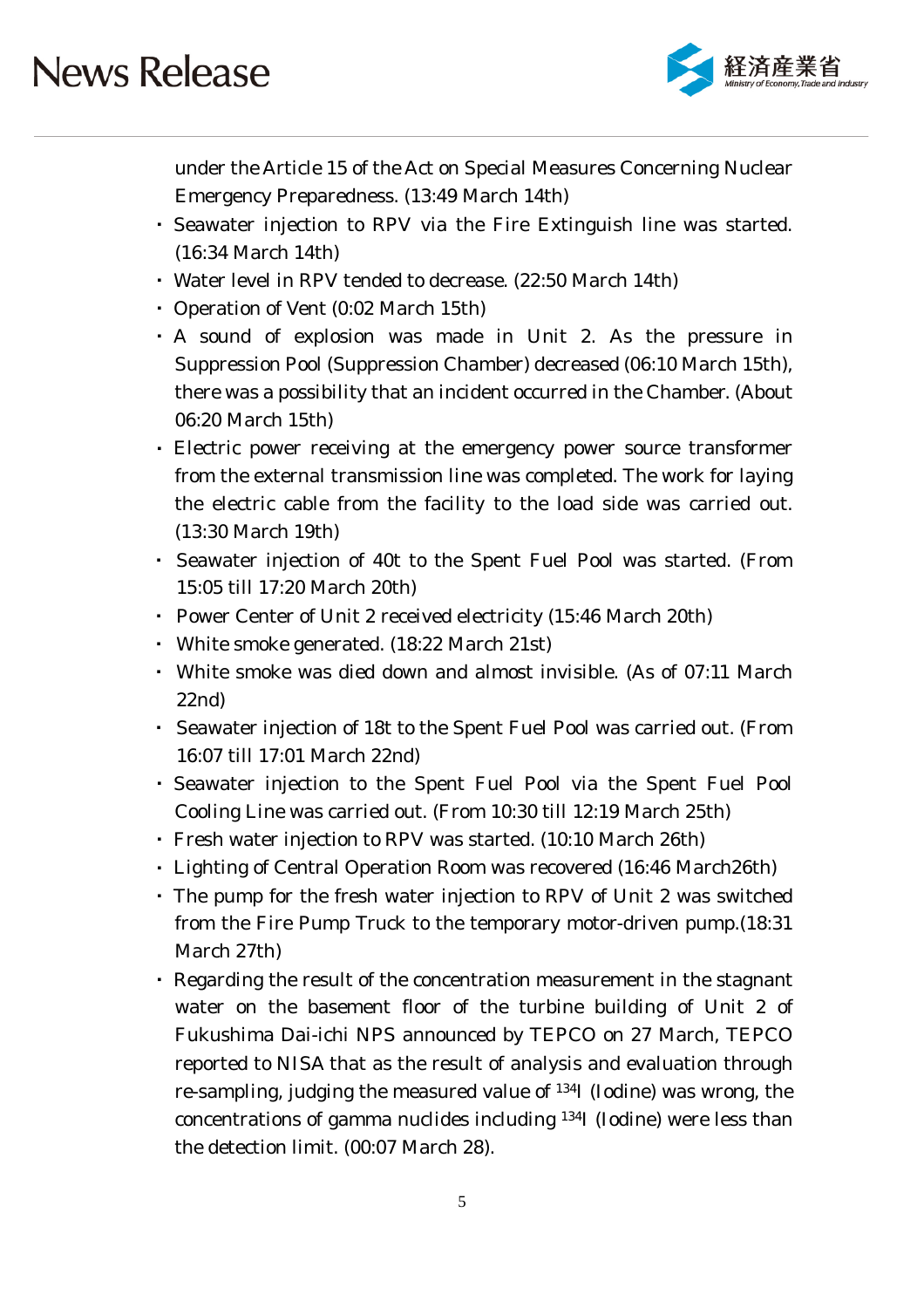

- ・ Seawater injection to the Spent Fuel Pool using the Fire Pump Truck was switched to the fresh water injection using the temporary motor-driven pump. (From 16:30 till 18:25 March 29th )
- ・ As the malfunction of the temporary motor-driven pump, which had been injecting to the Spent Fuel Pool of Unit 2 since 09:25 March 30th, was confirmed at 09:45 March 30th, the injection pump was switched to the Fire Pump Truck. However, because cracks were confirmed in the hose (12:47 and 13:10 March 30th), the injection was suspended. Fresh water injection was resumed. (From 19:05 till 23:50 March 30th)
- ・ Fresh water injection of around 70t to the Spent Fuel Pool via the Spent Fuel Pool Cooling Line using the temporary motor-driven pump was carried out. (From 14:56 till 17:05 April 1st)
- ・ In order to prepare to transfer the stagnant water on the basement floor of the turbine building of Unit 2 to the Condenser, the water in the Condensate Storage Tank was transferred to the Surge Tank of Suppression Pool Water. (From 16:45 March 29th till 11:50 April 1st)
- ・ The water, of which the dose rate was at the level of more than 1,000 mSv/h, was confirmed to be collected in the pit (a vertical portion of an underground structure) for laying electric cables, located near the Intake Channel of Unit 2. In addition, the outflow from the crack with a length of around 20 cm in the concrete portion of the lateral surface of the pit into the sea was confirmed. (Around 09:30 April 2nd) In order to stop the outflow, concrete was poured into the pit. (16:25, 19:02 April 2nd)
- ・ In order to prepare to transfer the stagnant water on the basement floor of the turbine building of Unit 2 to the Condenser, the transfer of the water in the Condenser to the Condensate Storage Tank was started. (17:10 April 2nd)
- ・ The cameras for monitoring the water levels in the vertical part of the trench outside of the turbine building of Unit 2 and on the basement floor of the turbine building of Unit 2 were installed. (April 2nd)
- ・ Lighting in the turbine building was partially turned on. (April 2nd)
- ・ In order to switch the power supply to the motor-driven pump injecting fresh water to RPV from the temporary power supply to the external power supply, the injection to the reactor was temporarily carried out using the Fire Pump Truck. (From 10:22 till 12:06 April 3rd)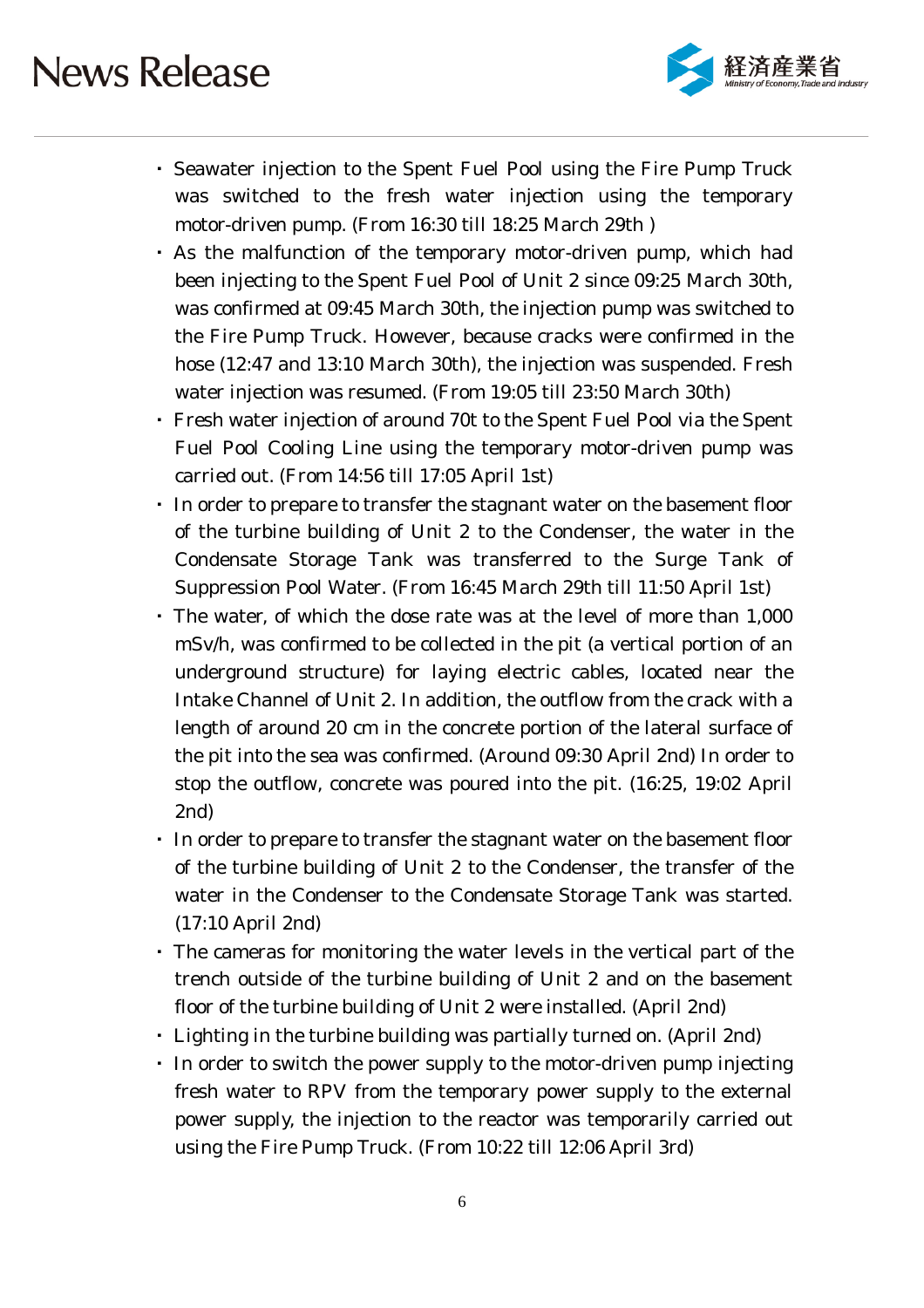

- ・ The power supply for the fresh water injection to RPV was switched to the external power supply. (12:12 April 3rd)
- ・ As the measure to prevent the outflow of the water accumulated in the Pits for Conduit in the area around the Inlet Bar Screen, the upper part of the Power Cable Trench for power source at Intake Channel was crushed and 20 bags of sawdust (3 kg/bag), 80 bags of high polymer absorbent (100 g/bag) and 3 bags of cutting-processed newspaper (Large garbage bag) were put inside. (From 13:47 till 14:30 April 3rd)
- ・ Approximately 13kg of tracer (milk white bath agent) was put in from the Pit for the Duct for Seawater Pipe. (From 07:08 till 07:11 April 4th)
- ・ Fresh water injection (Around 70t) to the Spent Fuel Pool via the Spent Fuel Pool Cooling Line using the temporary motor-driven pump was carried out. (From 11:05 till 13:37 April 4th)
- ・ The tracer solution was put in from the two holes dug around the Pit for the Conduit near the Inlet Bar Screen of Unit 2 and was confirmed to be flowed out from the crack to the sea. (14:15 April 5th) The coagulant (soluble glass) started to be injected from the holes around the Pit in order to prevent the outflowing of the water. (15:07 April 5th) The outflow of the water was confirmed to stop. (Around 05:38 April 6th) In addition, it was confirmed that the water level in the turbine building did not rise. Furthermore, the measurements to stop water by means of rubber board and jig (prop) were implemented at the outflowing point. (Finished at 13: 15 April 6th)
- ・ One more pump for the transfer of the water in the Condenser of Unit 2 to the Condensate Storage Tank was installed. (Two pumps in total: 30 m3/h) (Around 15:40 April 5th)
- ・ Fresh water injection (Around 36t) to the Spent Fuel Pool via the Spent Fuel Pool Cooling Line was carried out. (From 13:39 till 14:34 April 7th)
- ・ White smoke was confirmed to generate continuously. (As of 06:30 April 8th)
- Fresh water injection to RPV is being carried out. (As of 08:00 April 8th)

<Unit 3>

・ TEPCO reported to NISA the event (Inability of water injection of the Emergency Core Cooling System) falling under the Article 15 of the Act on Special Measures Concerning Nuclear Emergency Preparedness.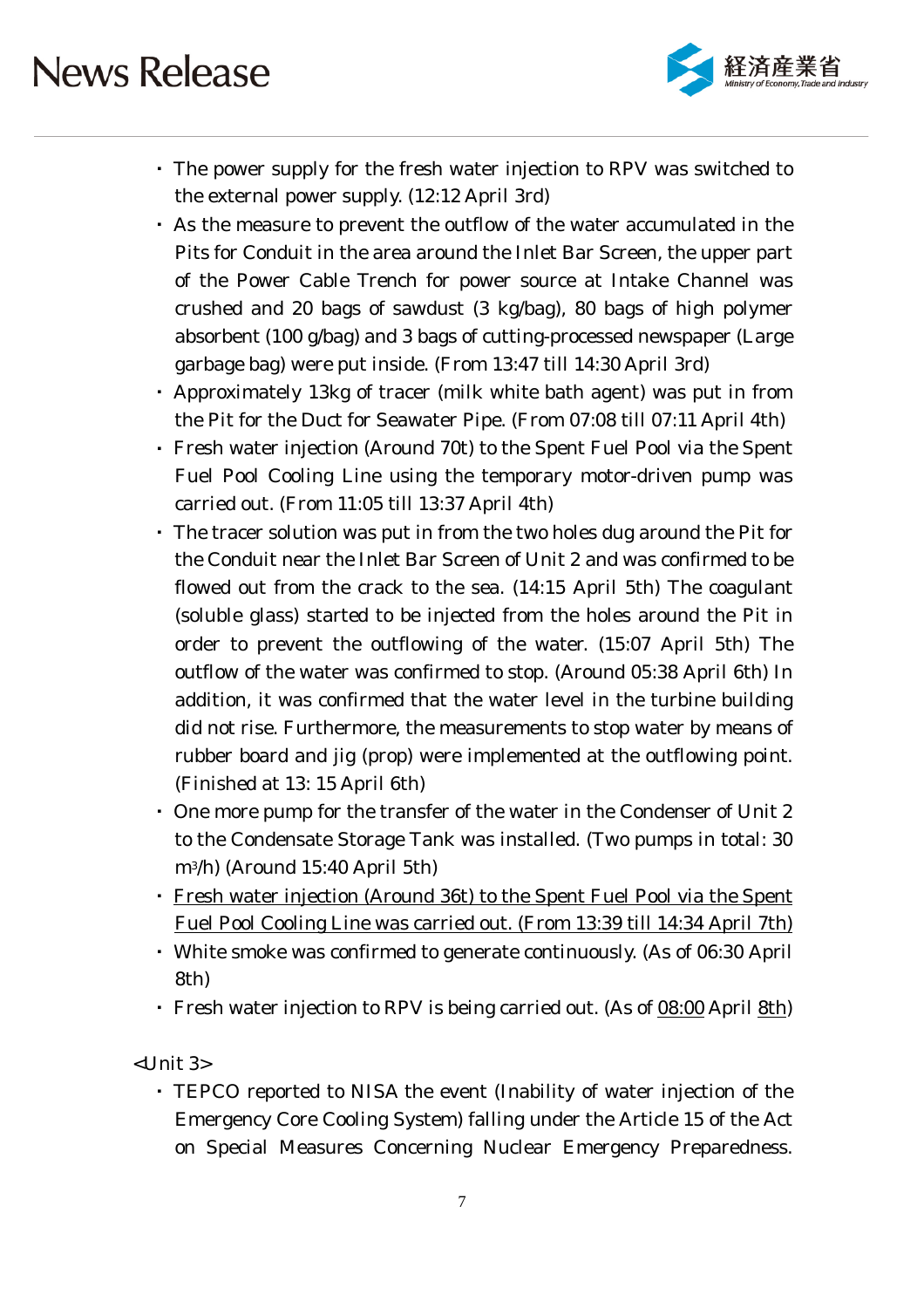

(05:10 March 13th)

- ・ Operation of Vent (08:41 March 13th)
- ・ Fresh water started to be injected to RPV via the Fire Extinguish Line. (11:55 March 13th)
- ・ Seawater started to be injected to RPV via the Fire Extinguish Line. (13:12 March 13th)
- ・ Seawater injection for Units 1 and 3 was interrupted due to the lack of seawater in pit. (01:10 March 14th)
- ・ Seawater injection to RPV for Unit 3 was restarted. (03:20 March 14th)
- ・ Operation of Vent (05:20 March 14th)
- ・ PCV of Unit 3 rose unusually. (07:44 March 14th) TEPCO reported to NISA on the event falling under the Article 15 of the Act on Special Measures Concerning Nuclear Emergency Preparedness. (7:52 March 14th)
- In Unit 3, the explosion like Unit 1 occurred around the reactor building (11:01 March 14th)
- ・ The white smoke like steam generated from Unit 3. (08:30 March 16th)
- ・ Because of the possibility that PCV of Unit 3 was damaged, the workers evacuated from the main control room of Units 3 and 4 (common control room). (10:45 March 16th) Thereafter the operators returned to the room and restarted the operation of water injection. (11:30 March 16th)
- ・ Seawater was discharged 4 times to Unit 3 by the helicopters of the Self-Defence Force. (9:48, 9:52, 9:58 and 10:01 March 17th)
- ・ The riot police arrived at the site for the water spray from the grand. (16:10 March 17th)
- ・ The Self-Defence Force started the water spray using a fire engine. (19:35 March 17th)
- ・ The water spray from the ground was carried out by the riot police. (From 19:05 till 19:13 March 17th)
- ・ The water spray from the ground was carried out by the Self-Defense Force using 5 fire engines. (19:35, 19:45, 19:53, 20:00 and 20:07 March 17th)
- ・ The water spray from the ground using 6 fire engines (6 tons of water spray per engine) was carried out by the Self-Defence Force. (From before 14:00 till 14:38 March 18th)
- ・ The water spray from the ground using a fire engine provided by the US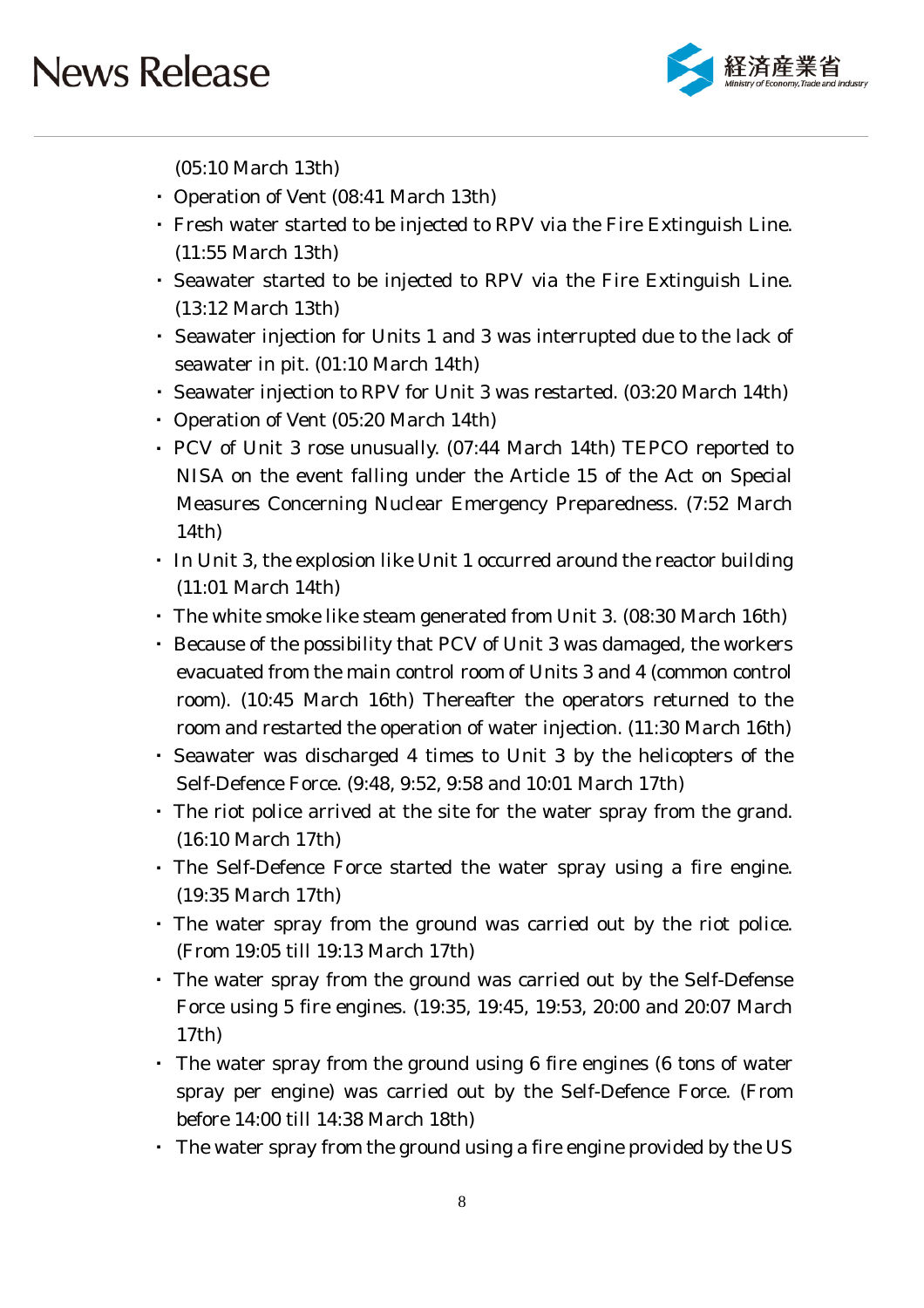

Military was carried out. (Finished at 14:45 March 18th)

- ・ Hyper Rescue Unit of Tokyo Fire Department carried out the water spray. (Finished at 03:40 March 20th)
- ・ The pressure in PCV of Unit 3 rose (320 kPa at 11:00 March 20th). Preparation to lower the pressure was carried out. Judging from the situation, immediate pressure relief was not required. Monitoring the pressure continues. (120 kPa at 12:15 March 21st)
- ・ On-site survey for leading electric cable (From 11:00 till 16:00 March 20th)
- ・ Water spray over the Spent Fuel Pool of Unit 3 by Hyper Rescue Unit of Tokyo Fire Department was carried out (From 21:30 March 20th till 03:58 March 21st).
- ・ Grayish smoke generated from Unit 3. (At around 15:55 March 21st)
- ・ The smoke was confirmed to be died down. (17:55 March 21st)
- ・ Grayish smoke changed to be whitish and seems to be ceasing. (As of 07:11 March 22nd)
- ・ Water spray (Around 180t) by Tokyo Fire Department and Osaka City Fire Bureau was carried out. (From 15:10 till 16:00 March 22nd)
- ・ Lighting was recovered in the Central Operation Room. (22:43 March 22nd)
- ・ Seawater injection of 35t to the Spent Fuel Pool via the Fuel Pool Cooling Line was carried out. (From 11:03 till 13:20 March 23rd) Around 120t of seawater was injected. (From around 5:35 till around 16:05 March 24th)
- ・ Slightly blackish smoke generated from the reactor building. (Around 16:20 March 23rd) At around 23:30 March 23rd and around 4:50 March 24th, it was reported that the smoke seemed to cease.
- ・ As the results of the survey of the stagnant water, into which workers who were laying electric cable on the ground floor and the basement floor of the turbine building of the Unit 3 walked, the dose rate on the water surface was around 400mSv/h, and as the result of gamma-ray analysis of the sampling water, the totaled concentration of each nuclide of the sampling water was around  $3.9 \times 10^6$  Bq/cm<sup>3</sup>.
- ・ Water spray by Kawasaki City Fire Bureau supported by Tokyo Fire Department was carried out. (From 13:28 till 16:00 March 25th)
- ・ Fresh water injection to RPV was started. (18:02 March 25th)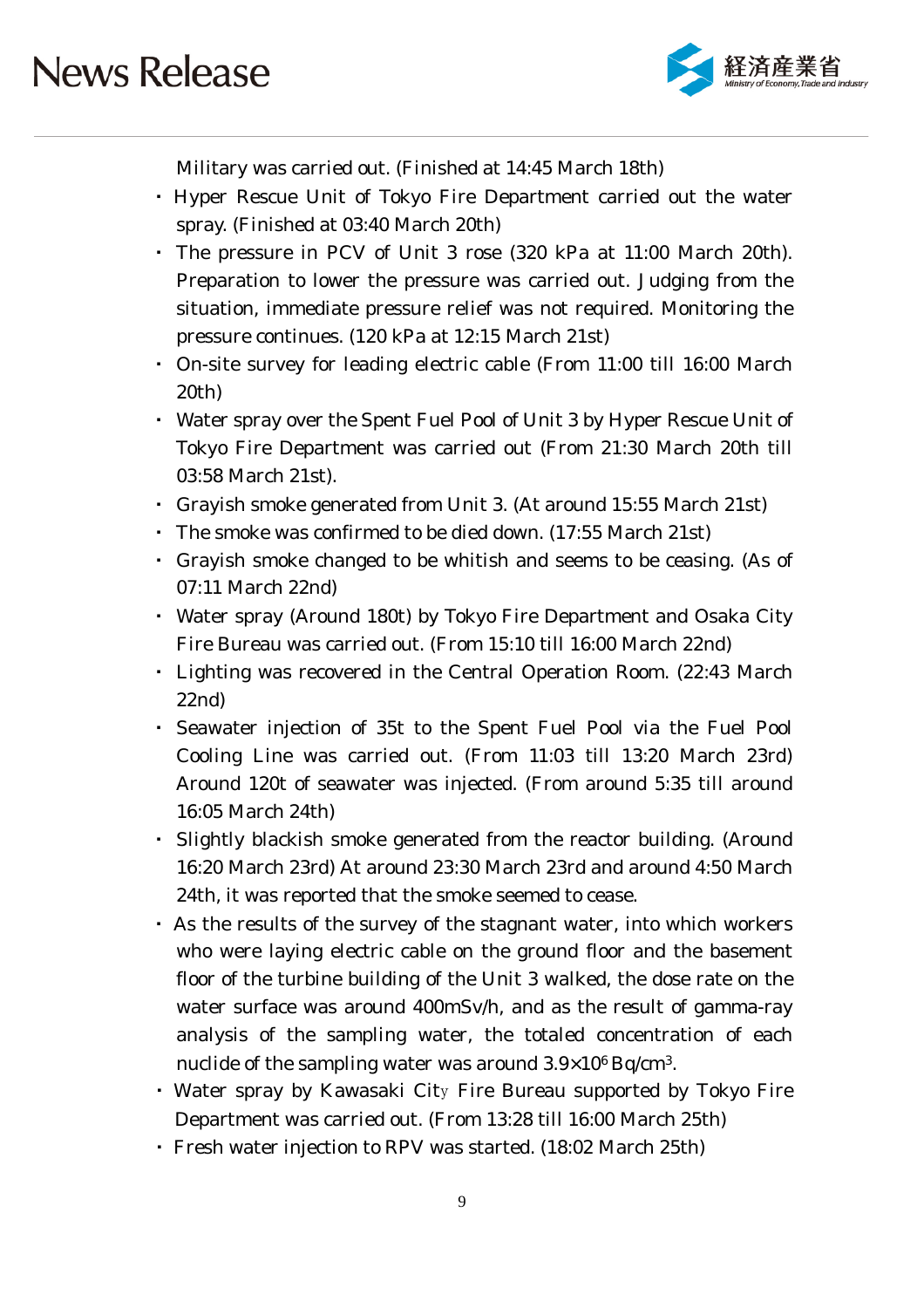

- ・ Water spray of around 100t using Concrete Pump Truck (50t/h) was carried out. (From 12:34 till 14:36 March 27th)
- ・ In order to prepare to transfer the stagnant water on the basement floor of the turbine building to the Condenser, the water in the Condensate Storage Tank is being transferred to the Surge Tank of Suppression Pool Water. (From 17:40 March 28th till around 8:40 March 31st)
- ・ The pump for the fresh water injection to RPV was switched from the Fire Pump Truck to the temporary motor-driven pump. (20:30 March 28th)
- ・ Fresh water spray of around 100t using Concrete Pump Truck (50t/h) was carried out. (From 14:17 till 18:18 March 29th)
- ・ Fresh water spray of around 105t using Concrete Pump Truck (50t/h) was carried out. (From 16:30 till 19:33 March 31st)
- ・ Fresh water spray of around 75t using Concrete Pump Truck (50t/h) was carried out. (From 09:52 till 12:54 April 2nd)
- ・ Lighting in the turbine building was partially turned on. (April 2nd)
- ・ The camera for monitoring the water level in the vertical part of the trench outside of the turbine building was installed. (April 2nd)
- ・ In order to switch the power supply to the motor-driven pump injecting fresh water to RPV from the temporary power supply to the external power supply, the injection to the reactor was temporarily carried out using the Fire Pump Truck. (From 10:03 till 12:16 April 3rd)
- ・ The power supply for the fresh water injection to RPV was switched to the external power supply. (12:18 April 3rd)
- ・ Fresh water spray of around 70t using Concrete Pump Truck (50t/h) was carried out. (From 17:03 till 19:19 April 4th)
- ・ Fresh water spray (Around 70t) using Concrete Pump Truck (50t/h) was carried out. (From 06:53 till 08:53 April 7th)
- ・ White smoke was confirmed to generate continuously (As of 06:30 April 8th)
- Fresh water injection to RPV is being carried out. (As of 08:00 April 8th)

 $<$ Unit 4 $>$ 

- ・ Because of the replacement work of the Shroud of RPV, no fuel was inside the RPV.
- The temperature of water in the Spent Fuel Pool had increased. (84  $°C$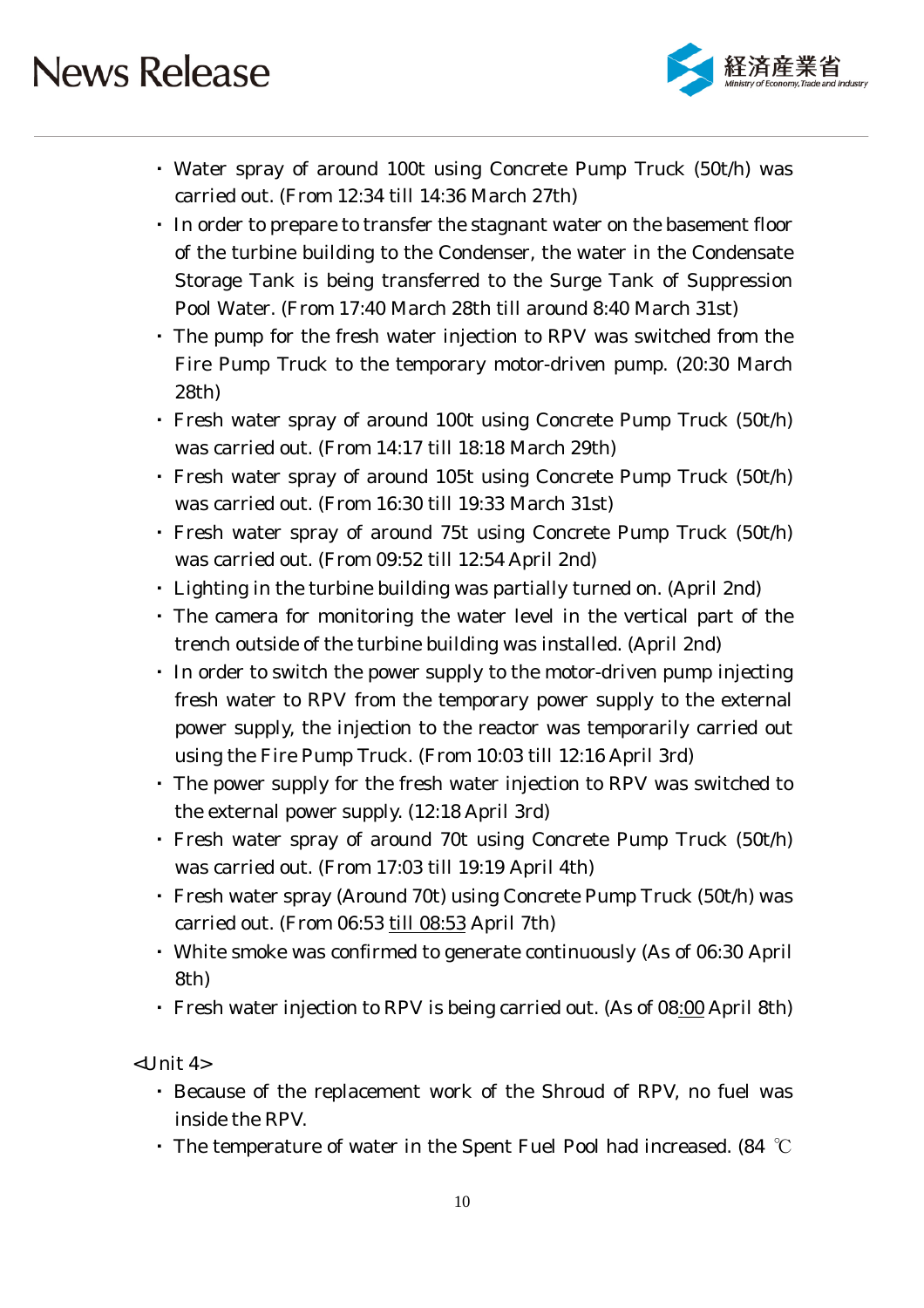

at 04:08 March 14th)

- ・ It was confirmed that a part of wall in the operation area of Unit 4 was damaged. (06:14 March 15th)
- ・ The fire at Unit 4 occurred. (09:38 March 15th) TEPCO reported that the fire was extinguished spontaneously. (11:00 March 15th)
- ・ The fire occurred at Unit 4. (05:45 March 16th) TEPCO reported that no fire could be confirmed on the ground.(At around 06:15 March 16th)
- ・ The Self-Defence Force started water spray over the Spent Fuel Pool of Unit 4 (09:43 March 20th).
- ・ On-site survey for leading electric cable (From 11:00 till 16:00 March 20th)
- ・ Water spray over the Spent Fuel Pool of Unit 4 by Self-Defense Force was started. (From around 18:30 till 19:46 March 20th).
- ・ Water spray over the Spent Fuel Pool by Self-Defence Force using 13 fire engines was started (From 06:37 till 08:41 March 21st).
- ・ Works for laying electric cable to the Power Center was completed. (At around 15:00 March 21st)
- ・ Power Center received electricity. (10:35 March 22nd)
- ・ Water spray of around 150t using Concrete Pump Truck (50t/h) was carried out. (From 17:17 till 20:32 March 22nd)
- ・ Water spray of around 130t using Concrete Pump Truck (50t/h) was carried out. (From 10:00 till 13:02 March 23rd)
- ・ Water spray of around 150t using Concrete Pump Truck (50t/h) was carried out. (From 14:36 till 17:30 March 24th)
- ・ Water spray of around 150t using Concrete Pump Truck (50t/h) was carried out. (From 19:05 till 22:07 March 25th)
- ・ Seawater injection to the Spent Fuel Pool via the Spent Fuel Pool Cooling Line was carried out. (From 06:05 till 10:20 March 25th)
- ・ Water spray of around 125t using Concrete Pump Truck (50t/h) was carried out. (From 16:55 till 19:25 March 27th)
- ・ Lighting of Central Operation Room was recovered. (11:50 March 29th)
- ・ Fresh water spray of around 140t using Concrete Pump Truck (50t/h) was carried out. (From 14:04 till 18:33 March 30th)
- ・ Fresh water spray of around 180t using Concrete Pump Truck (50t/h) was carried out. (From 08:28 till 14:14 April 1st)
- ・ Lighting in the turbine building was partially turned on. (April 2nd)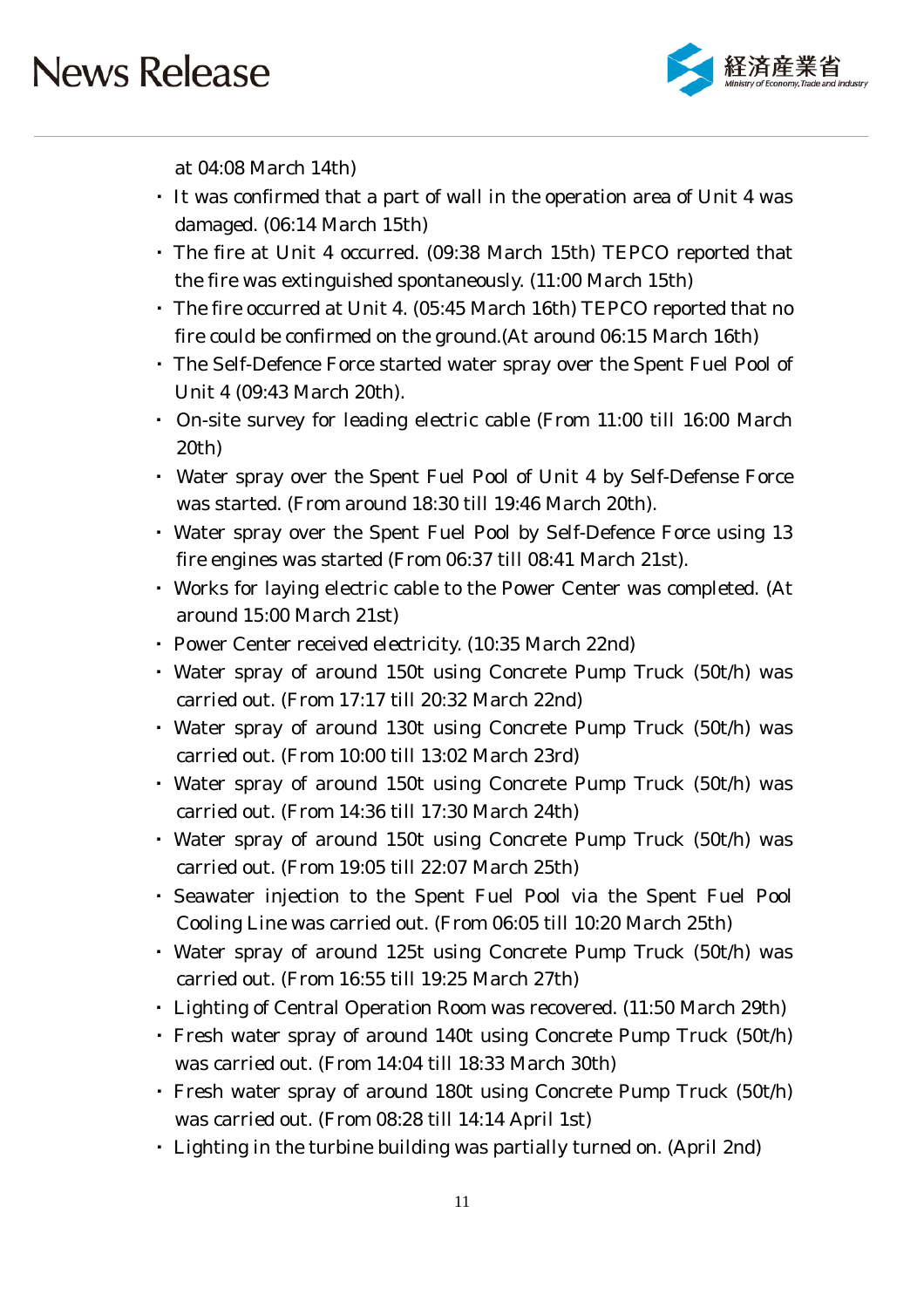

- ・ From 2 April, the stagnant water in the Main Building of Radioactive Waste Treatment Facilities was being transferred to the turbine building of Unit 4. As the water level in the vertical portion of the trench for Unit 3 rose from 3 April, by way of precaution, the transfer was suspended notwithstanding that the path of the water was not clear. (09:22 April 4th)
- ・ Fresh water spray of around 180t using Concrete Pump Truck (50t/h) was carried out. (From 17:14 till 22:16 April 3rd)
- ・ Fresh water spray of around 20t using Concrete Pump Truck (50t/h) was carried out. (From 17:35 till 18:22 April 5th)
- ・ Fresh water spray of around 38t using Concrete Pump Truck (50t/h) was carried out. (From 18:23 till 19:40 April 7th)
- ・ White smoke was confirmed to generate continuously. (As of 06:30 April 8th)

<Units 5 and 6>

- ・ The first unit of Emergency Diesel Generator (D/G) (B) for Unit 6 is operating and supplying electricity. Water injection to RPV and the Spent Fuel Pool through the system of Make up Water Condensate (MUWC) is being carried out.
- ・ The second unit of Emergency Diesel Generator (D/G) (A) for Unit 6 started up. (04:22 March 19th)
- ・ The pumps for Residual Heat Removal (RHR) (C) for Unit 5 (05:00 March 19th) and RHR (B) for Unit 6 (22:14 March 19th) started up and recovered heat removal function. It cools Spent Fuel Pool with priority. (Power supply : Emergency Diesel Generator for Unit 6) (05:00 March 19th)
- ・ Unit 5 under cold shut down (14:30 March 20th)
- ・ Unit 6 under cold shut down (19:27 March 20th)
- ・ Receiving electricity reached to the transformer of starter. (19:52 March 20th)
- ・ Power supply to Unit 5 was switched from the Emergency Diesel Generator to external power supply. (11:36 March 21st)
- ・ Power supply to Unit 6 was switched from the Emergency Diesel Generator to external power supply. (19:17 March 22nd)
- ・ The temporary pump for RHR Seawater System (RHRS) of Unit 5 was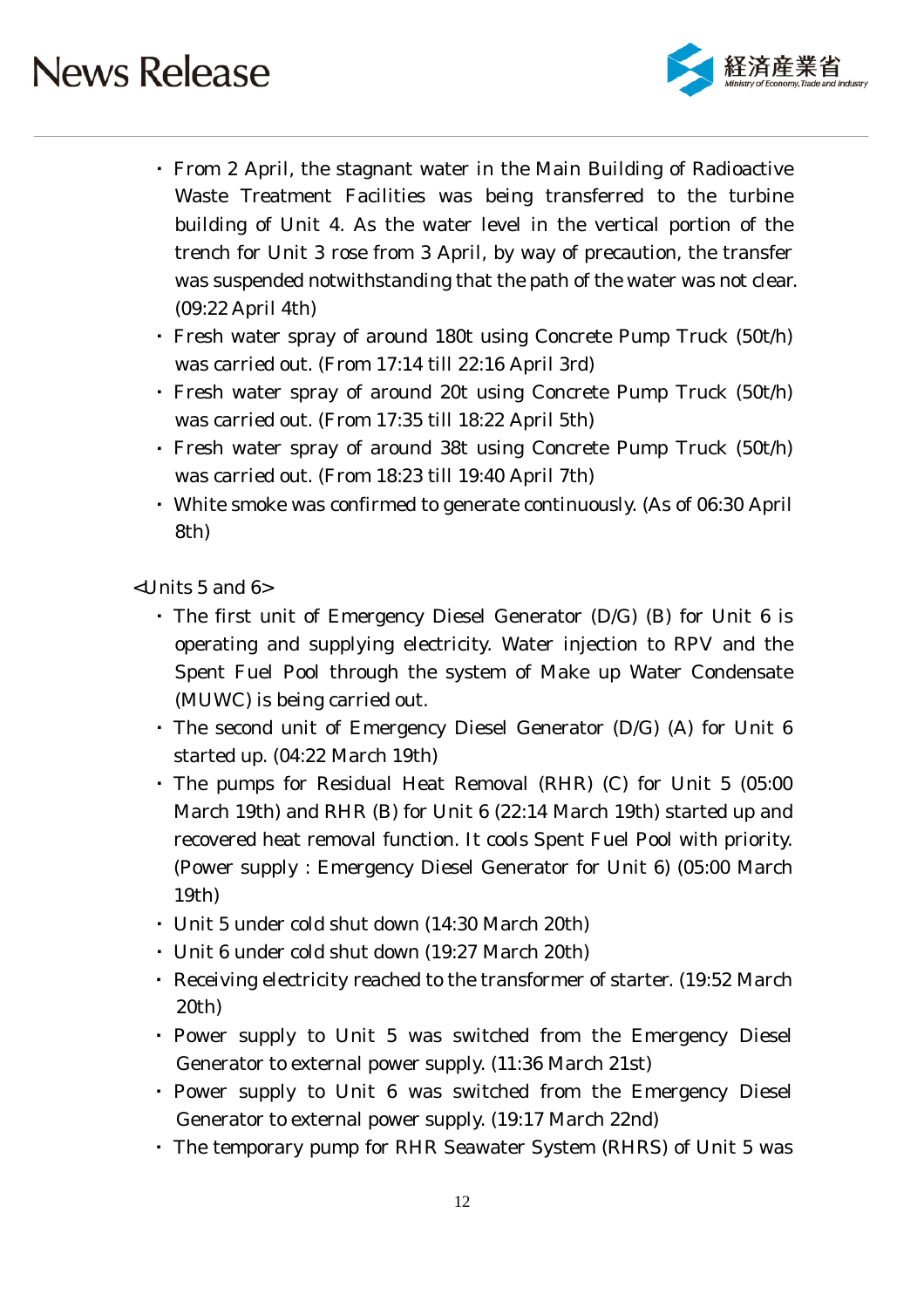

automatically stopped when the power supply was switched from the temporary to the permanent. (17:24 March 23rd)

- ・ Repair of the temporary pump for RHRS of Unit 5 was completed (16:14 March 24th) and cooling was started again. (16:35 March 24th)
- ・ Power supply for the temporary pump for RHRS of Unit 6 was switched from the temporary to the permanent. (15:38 and 15:42 March 25th)
- ・ The groundwater with low-level radioactivity in the Sub Drain Pit of Units 5 and 6 (Around 1,500t) was started to be discharged through the Water Discharge Canal to the sea. (21:00 April 4th)

<Common Spent Fuel Pool>

- ・ It was confirmed that the water level of Spent Fuel Pool was maintained almost full at after 06:00 March 18th.
- ・ Water spray over the Common Spent Fuel Pool was started. (From 10:37 till 15:30 March 21st)
- ・ The power was started to be supplied (15:37 March 24th) and cooling was also started.(18:05 March 24th)
- ・ As of 07:45 April 7th, water temperature of the pool was around 28℃.

<Other>

・ As the result of nuclide analysis at around the Southern Water Discharge Canal,  $7.4 \times 10^{1}$ Bq/cm<sup>3</sup> of <sup>131</sup>I (Iodine) (1,850.5 times higher than the concentration limit in water outside the Environmental Monitoring Area) was detected. (14:30 March 26th)

(As the result of measurement on 29 March, it was detected as 3,355.0 times higher than the limit in water (13:55 March 29th). On the other hand, as the result of the analysis at the northern side of the Water Discharge Canal of the NPS,  $4.6 \times 10^{1}$ Bq/cm<sup>3</sup> of <sup>131</sup>I (Iodine) (1,262.5) times higher than the limit in water) was detected. (14:10 March 29th)

・The water was confirmed to be collected in the vertical parts of the trenches (an underground structure for laying pipes, shaped like a tunnel) outside of the turbine building of Units 1 to 3. The dose rates on the water surface were 0.4 mSv/h of the Unit 1's trench and 1,000 mSv/h of the Unit 2's trench. The rate of the Unit 3's trench could not measure because of the rubble. (Around 15:30 March 27th) The collected water in the vertical part of the trench outside of the turbine building of Unit 1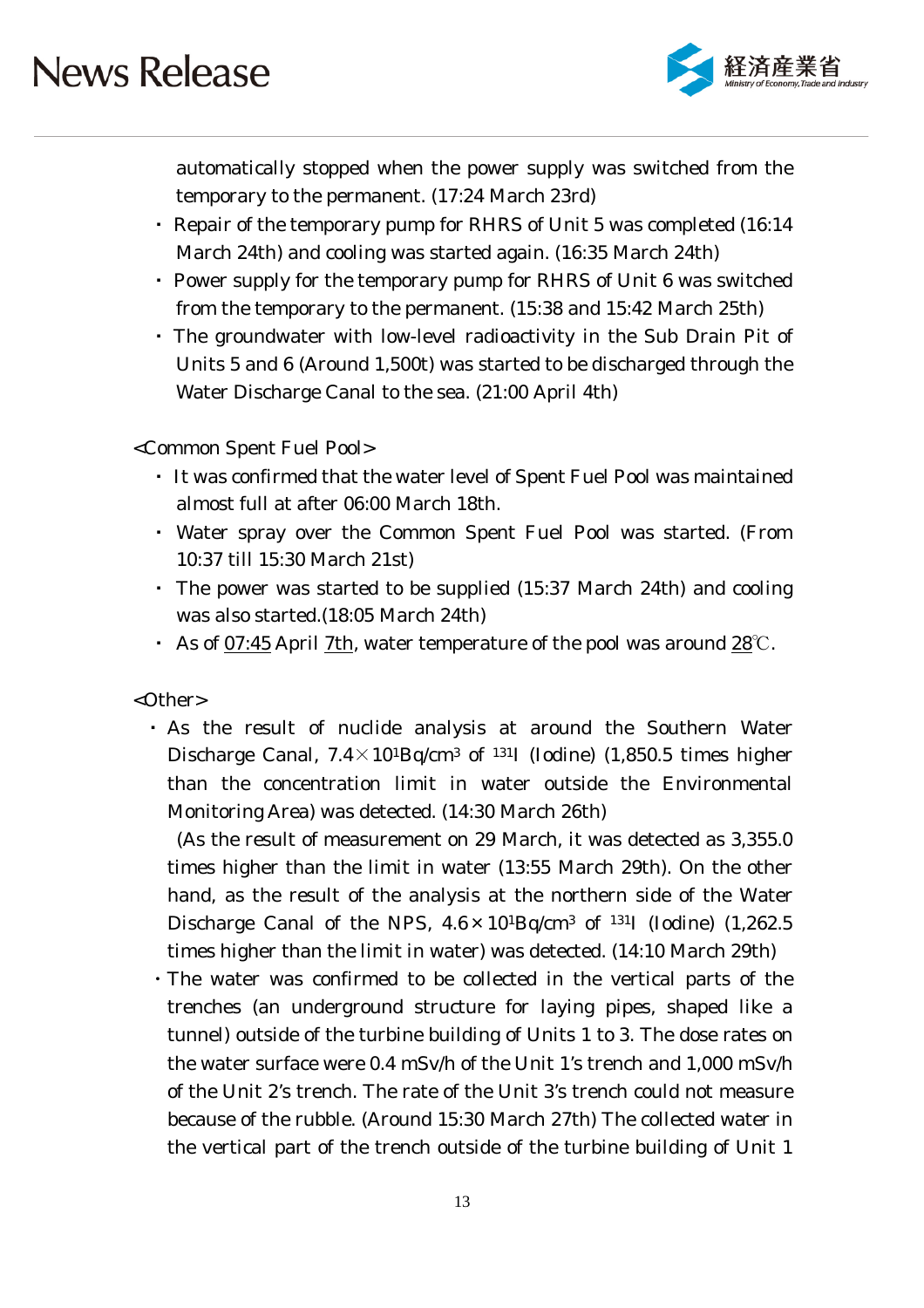

was transferred to the storage tank in the Main Building of Radioactive Waste Treatment Facilities by the temporary pump. Thereafter the water level from the top of the vertical part went down from approximately -0.14m to approximately -1.14m. (From 09:20 till 11:25 March 31st)

- ・In the samples of soil collected on 21 and 22 March on the site (at 5 points) of Fukushima Dai-ichi NPS, 238P (Plutonium), 239P (Plutonium) and 240P (Plutonium) were detected (23:45 March 28th announced by TEPCO). The concentration of the detected plutonium was at the equivalent level of the fallout (radioactive fallout) that was observed in Japan concerning the past atmospheric nuclear testing, i.e. at the equivalent level of the normal condition of environment, and was not at the level of having harmful influence on human body.
- ・When removing the flange of pipes of Residual Heat Removal Seawater System outside the building of Unit 3, three subcontractor's employees were wetted by the water remaining in the pipe. However, as the result of wiping the water off, no radioactive materials were attached to their bodies. (12:03 March 29th)
- ・On March 28th, the stagnant water was confirmed in the Main Building of Radioactive Waste Treatment Facilities. As the result of analysis of radioactivity, the total amount of the radioactivity  $1.2 \times 10^{1}$  Bq/cm<sup>3</sup> in the controlled area and that of  $2.2 \times 10^{1}$  Bq/cm<sup>3</sup> in the non-controlled area were detected in March 29th.
- ・As the result of nuclide analysis at around the Southern Water Discharge Canal,  $1.8 \times 10^2$  Bq/cm<sup>3</sup> of <sup>131</sup>I (Iodine) (4,385.0 times higher than the concentration limit in water outside the Environmental Monitoring Area) was detected (13:55 March 30th).
- ・The barge (the first ship) of the US armed forces carrying fresh water for cooling reactors, etc. landed in the exclusive port of the power station, being towed by the ships of Maritime Self-Defense Force. (15:42 March 31st) The transfer of fresh water from the barge (the first ship) to the Filtrate Tank was started. (15:58 April 1st) Thereafter it was suspended due to the malfunction of the hose (16:25 April 1st), but was resumed on April 2nd. (From 10:20 till 16:40 April 2nd)
- ・The permanent monitoring posts (No.1 to 8) installed near the Site Boundary were recovered. (March 31st) They are measuring once a day.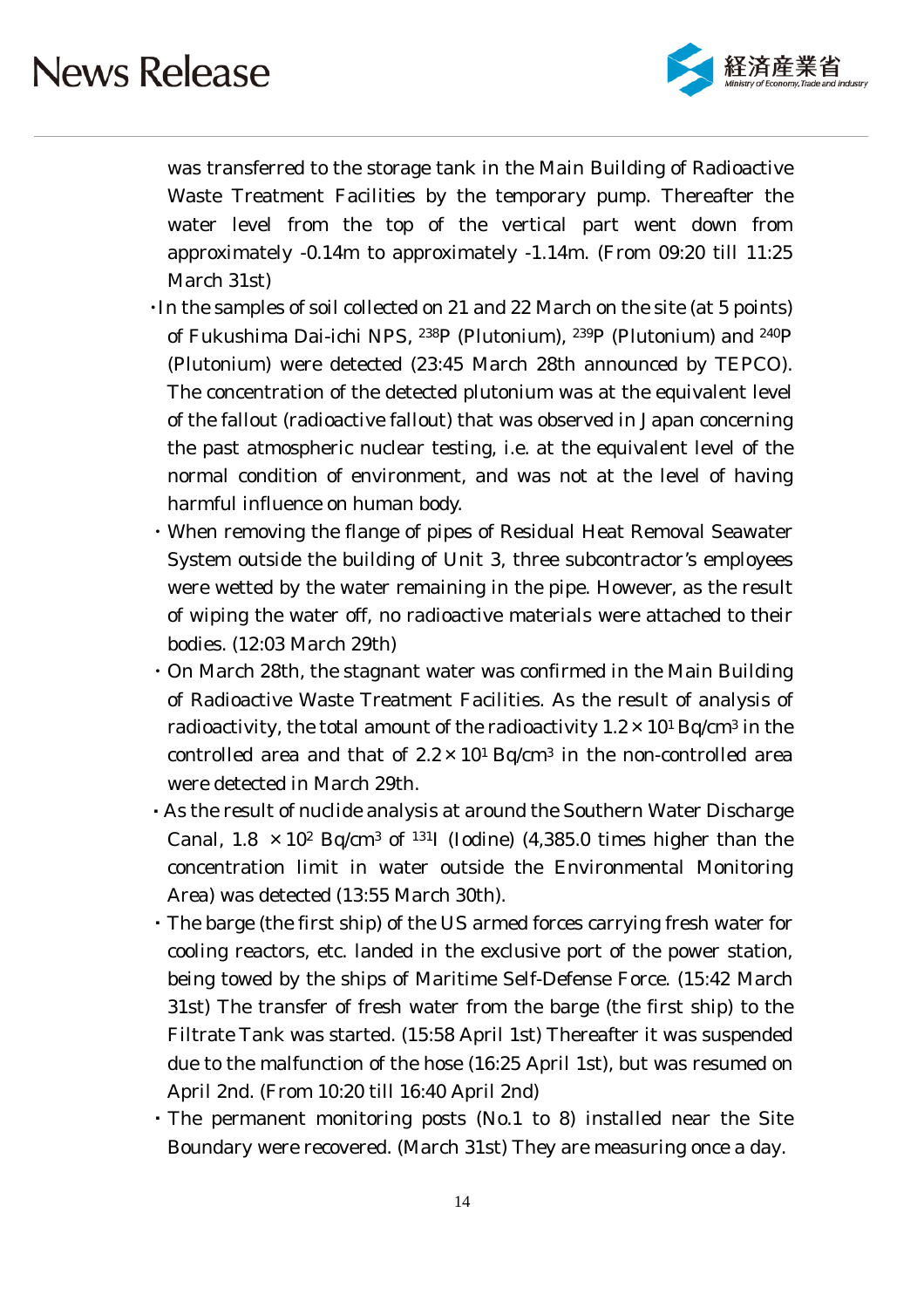

- ・The spraying for test scattering of antiscattering agent was carried out in the area of about 500 m2 on the mountain-side of the Common Pool. (From 15:00 till 16:05 April 1st)
- ・The barge (the second ship) of the US armed forces carrying fresh water for cooling reactors, etc. landed in the exclusive port of the power station, being towed by the ships of Maritime Self-Defense Force. (9:10 April 2nd)
- ・The freshwater was transferred from the barge (the second ship) of the US armed force to the barge (the first ship). (From 09:52 till 11:15 April 3rd)
- ・The stagnant water with low-level radioactivity in the Main Building of Radioactive Waste Treatment Facilities (Around 10,000t) was started to be discharged from the southern side of the Water Discharge Canal to the sea, using the first pump. (19:03 April 4th) Further, the discharge using 10 pumps in total was carried out. (19:07 April 4th)
- ・In the samples of soil (7 samples in total) collected on 25 March (at 4 points) and 28 March (at 3 points) on the site of Fukushima Dai-ichi NPS, 238P (Plutonium), 239P (Plutonium) and 240P (Plutonium) were detected (18:30 April 6th announced by TEPCO). The concentration of the detected plutonium was, in the same as the last one (Announced on 28 March), at the equivalent level of the fallout (radioactive fallout) that was observed in Japan concerning the past atmospheric nuclear testing, i.e. at the equivalent level of the normal condition of environment, and was not at the level of having harmful influence on human body.
- ・In order to prevent the outflow of the contaminated water from the exclusive port, the work for stopping water by means of large-sized sandbags was implemented around the seawall on the south side of the NPS. (From 15:00 till 16:30 April 5th)
- ・The test scattering of antiscattering agent to prevents the radioactive materials on the ground surface from being scattered was carried out in the area of about 600 m2 on the mountain-side of the Common Pool. (April 5th, 6th)
- Fukushima Dai-ni NPS (TEPCO)

(Naraha Town / Tomioka Town, Futaba County, Fukushima Prefecture.)

(1) The state of operation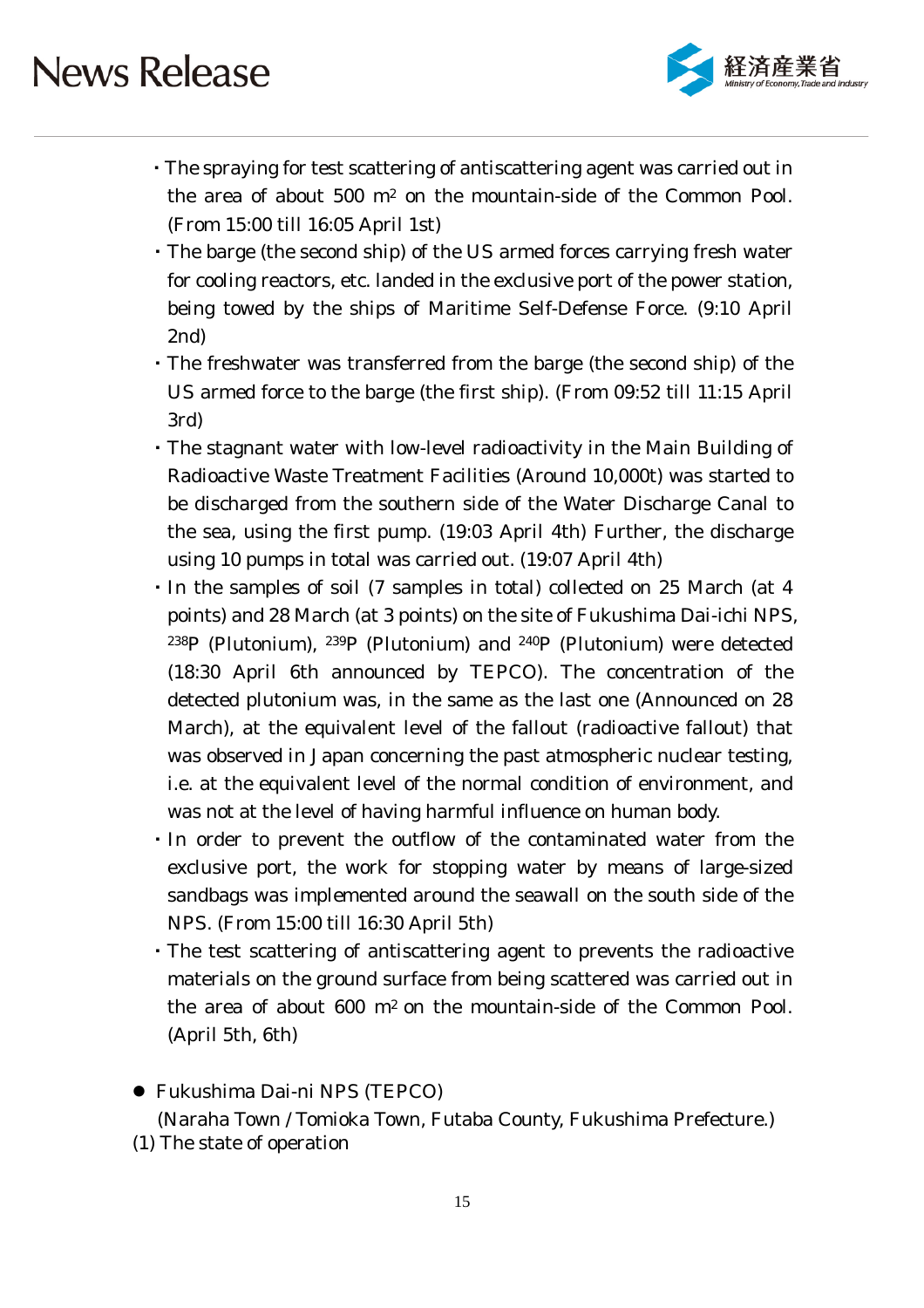

| Unit1 (1,100MWe):    | automatic shutdown, cold shut down at 17:00, |  |  |  |
|----------------------|----------------------------------------------|--|--|--|
|                      | March 14th                                   |  |  |  |
| Unit2 (1,100MWe):    | automatic shutdown, cold shut down at 18:00, |  |  |  |
|                      | March 14th                                   |  |  |  |
| Unit3 (1,100MWe):    | automatic shutdown, cold shut down at 12:15, |  |  |  |
|                      | March 12th                                   |  |  |  |
| Unit4 $(1,100MWe)$ : | automatic shutdown, cold shut down at 07:15, |  |  |  |
|                      | March 15th                                   |  |  |  |

|                                             | Unit                 | Unit 1           | Unit 2           | Unit 3           | Unit 4           |
|---------------------------------------------|----------------------|------------------|------------------|------------------|------------------|
| Reactor<br>Pressure <sup>*1</sup>           | MPa                  | 0.15             | 0.14             | 0.10             | 0.17             |
| Reactor<br>water<br>temperature             | $\gamma$             | 25.1             | 25.0             | 34.7             | 30.3             |
| Reactor<br>water<br>$level^*2$              | mm                   | 9,346            | 10,346           | 7,810            | 8,785            |
| Suppression<br>pool<br>water<br>temperature | $\mathrm{C}^{\circ}$ | 23               | 24               | 26               | 31               |
| Suppression<br>pool pressure                | kPa<br>(abs)         | 105              | 106              | 111              | 110              |
| Remarks                                     |                      | cold<br>shutdown | cold<br>shutdown | cold<br>shutdown | cold<br>shutdown |

| (2) Major plant parameters (As of 06:00 April 8th) |  |
|----------------------------------------------------|--|
|----------------------------------------------------|--|

\*1: Converted from reading value to absolute pressure \*2: Distance from the top of fuel

(3) Situation of Each Unit

<Unit 1>

- ・ Around 17:56 March 30th, smoke was rising from the power distribution panel on the first floor of the turbine building of Unit 1. However, when the power supply was turned off, the smoke stopped to generate. It was judged by the fire station at 19:15 that this event was caused by the malfunction of the power distribution panel and was not a fire.
- ・ The Residual Heat Removal System (B) to cool the reactor of Unit 1 became to be able to receive power from the emergency power supply as well as the external power supply. This resulted in securing the backup power supplies (emergency power supplies) of Residual Heat Removal System (B) for all Units. (14:30 March 30th)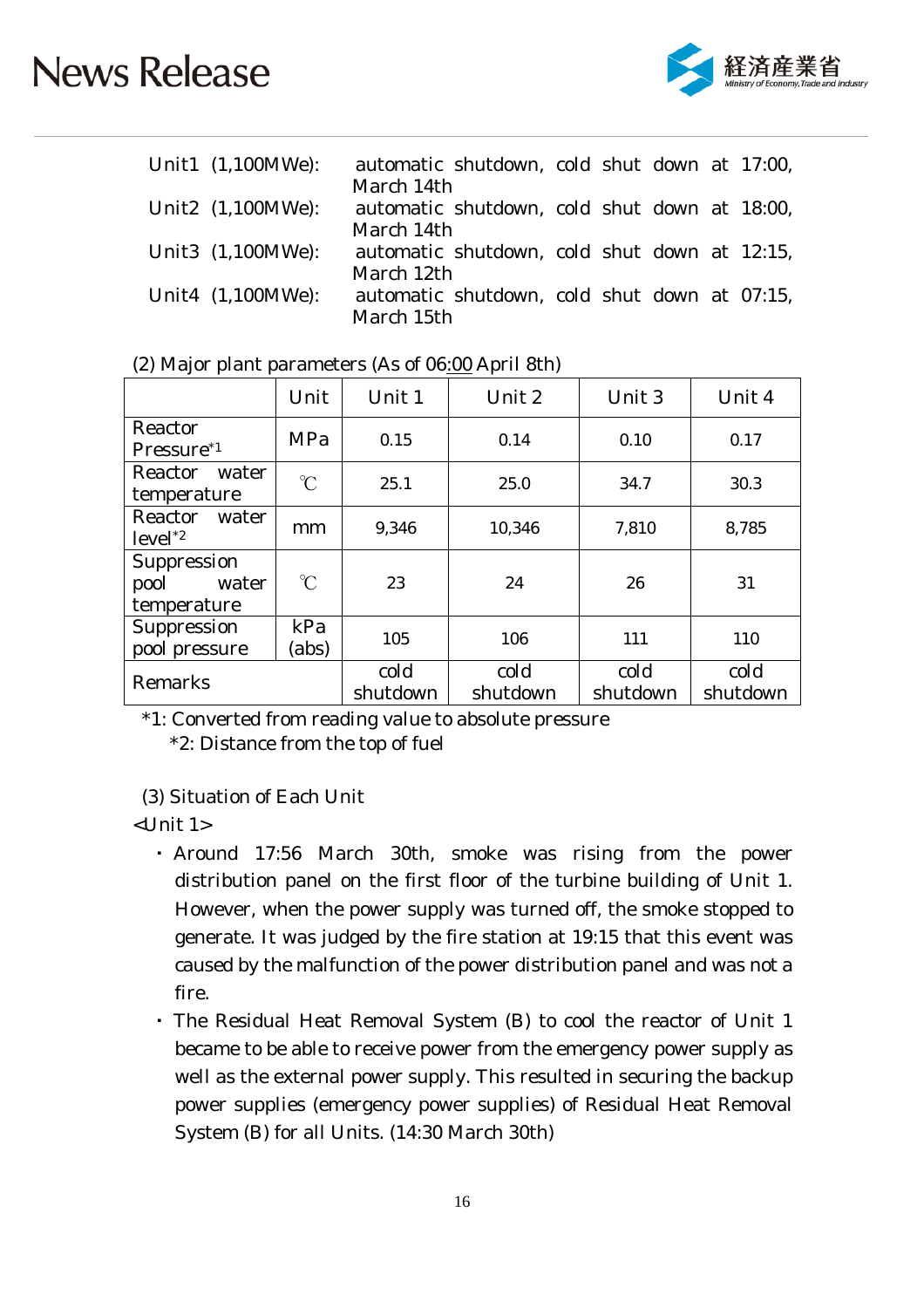

- (4) Report concerning other incidents
	- ・ TEPCO reported to NISA the event in accordance with the Article 10 of the Act on Special Measures Concerning Nuclear Emergency Preparedness regarding Unit 1. (18:08 March 11th)
	- ・ TEPCO reported to NISA the events in accordance with the Article 10 regarding Units 1, 2 and 4. (18:33 March 11th)
	- ・ TEPCO reported to NISA the event (Loss of pressure suppression functions) falling under the Article 15 of the Act on Special Measures Concerning Nuclear Emergency Preparedness regarding Unit 1. (5:22 March 12th)
	- ・ TEPCO reported to NISA the event (Loss of pressure suppression functions) falling under the Article 15 of the Act on Special Measures Concerning Nuclear Emergency Preparedness regarding Unit 2. (5:32 March 12th)
	- ・ TEPCO reported to NISA the event (Loss of pressure suppression function) falling under the Article 15 of the Act on Special Measures Concerning Nuclear Emergency Preparedness regarding Unit 4 of Fukushima Dai-ni NPS. (6:07 March 12th)
- Onagawa NPS (Tohoku Electric Power Co. Inc.) (Onagawa Town, Oga County and Ishinomaki City, Miyagi Prefecture)
- (1) The state of operation

・

Unit 1 (524MWe): automatic shutdown, cold shut down at 0:58, March 12th

Unit 2 (825MWe): automatic shutdown, cold shut down at earthquake Unit 3 (825MWe): automatic shutdown, cold shut down at 1:17, March 12th

(2) Readings of monitoring post, etc.

MP2 (Monitoring at the Northern End of Site Boundary) Approx.  $0.37 \mu$  SV/h (16:00 April 7th) (Approx.  $0.38 \mu$  SV/h (16:00 April 6th))

- (3) Report concerning other incidents
	- Fire Smoke on the first basement of the Turbine Building was confirmed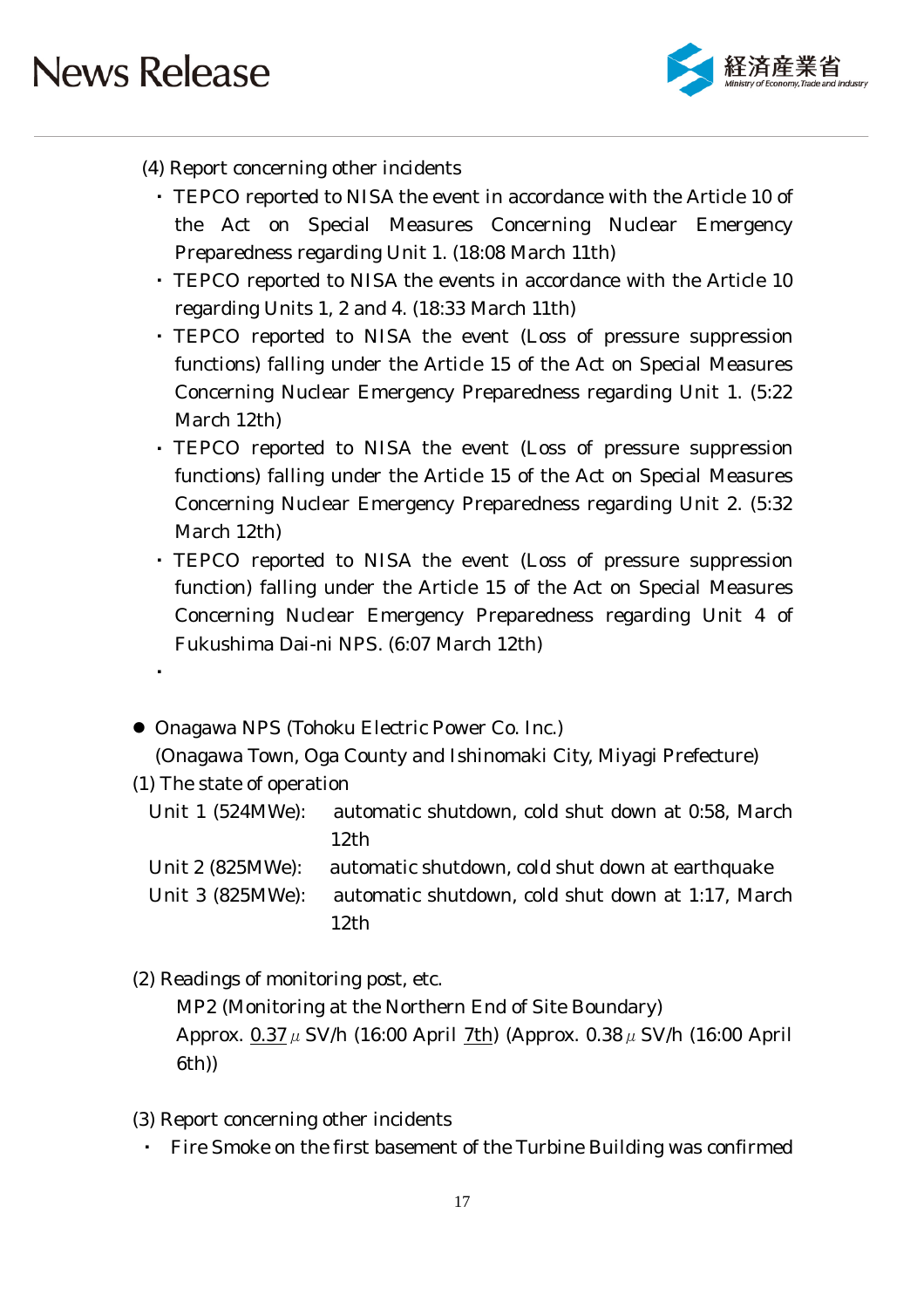

to be extinguished. (22:55 on March 11th)

Tohoku Electric Power Co. reported to NISA in accordance with the Article 10 of the Act on Special Measures Concerning Nuclear Emergency Preparedness. (13:09 March 13th)

### 2. Action taken by NISA

#### (March 11th)

- 14:46 Set up of the NISA Emergency Preparedness Headquarters (Tokyo) immediately after the earthquake
- 15:42 TEPCO reported to NISA in accordance with the Article 10 of the Act on Special Measures Concerning Nuclear Emergency Preparedness regarding Fukushima Dai-ichi NPS.
- 16:36 TEPCO recognized the event (Inability of water injection of the Emergency Core Cooling System) in accordance with the Article 15 of the Act on Special Measures Concerning Nuclear Emergency Preparedness regarding Units 1 and 2 of Fukushima Dai-ichi NPS. (Reported to NISA at 16:45)
- 18:08 Regarding Unit 1 of Fukushima Dai-ni NPS, TEPCO reported to NISA in accordance with the Article 10 of the Act on Special Measures Concerning Nuclear Emergency Preparedness.
- 18:33 Regarding Units 1, 2 and 4 of Fukushima Dai-ni NPS, TEPCO reported to NISA in accordance with the Article 10 of Act on Special Measures Concerning Nuclear Emergency Preparedness.
- 19:03 The Government declared the state of nuclear emergency. (Establishment of the Government Nuclear Emergency Response Headquarters and the Local Nuclear Emergency Response Headquarters)
- 20:50 Fukushima Prefecture's Emergency Response Headquarters issued a direction for the residents within 2 km radius from Unit 1 of Fukushima Dai-ichi NPS to evacuate. (The population of this area is 1,864.)
- 21:23 Directives from the Prime Minister to the Governor of Fukushima Prefecture, the Mayor of Okuma Town and the Mayor of Futaba Town were issued regarding the event occurred at Fukushima Dai-ichi NPS, TEPCO, in accordance with the Paragraph 3, the Article 15 of the Act on Special Measures Concerning Nuclear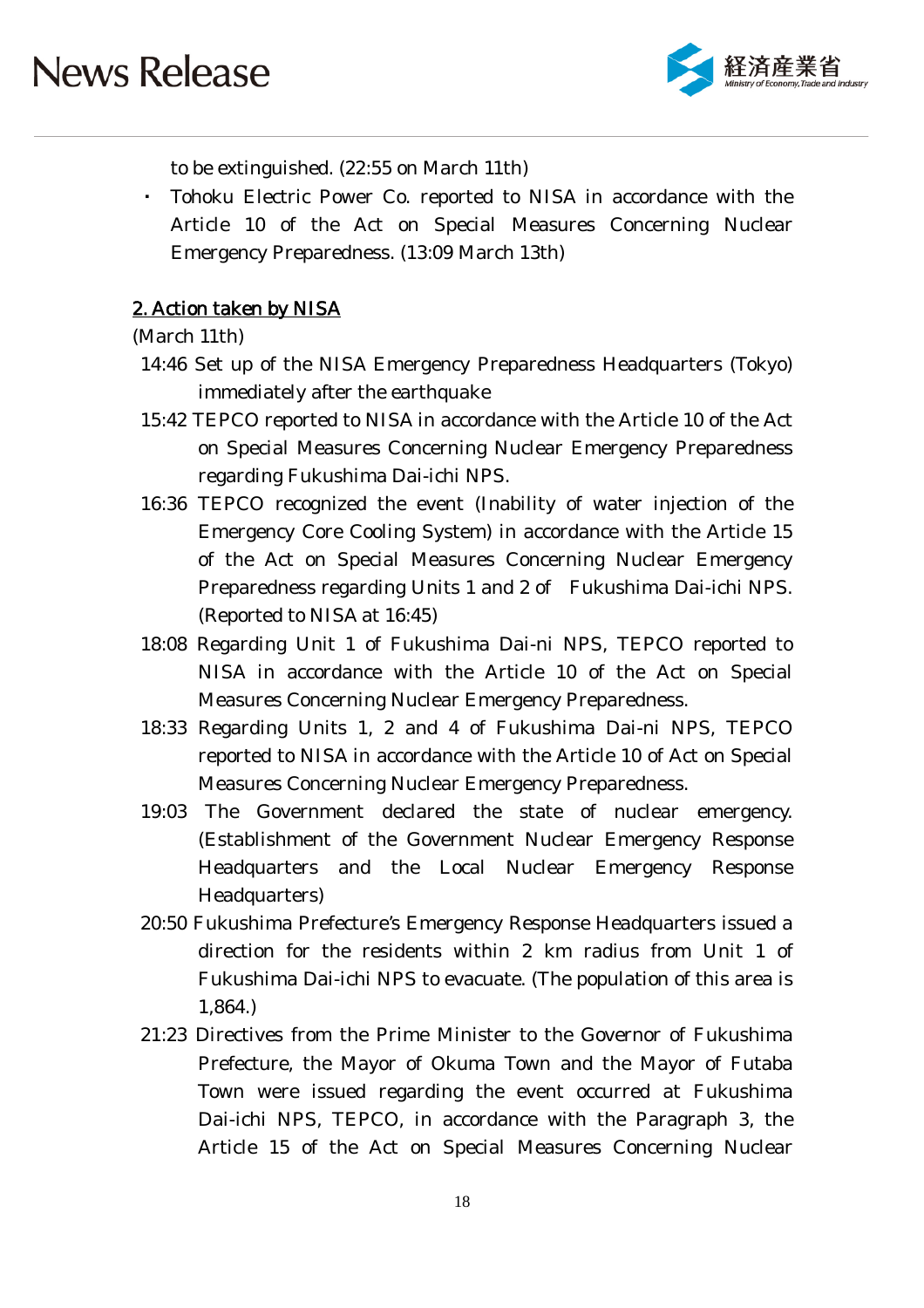

Emergency Preparedness as follows:

- Direction for the residents within 3km radius from Unit 1 of Fukushima Dai-ichi NPS to evacuate
- Direction for the residents within 10km radius from Unit 1 of Fukushima Dai-ichi NPS to stay in-house
- 24:00 Vice Minister of Economy, Trade and Industry, Ikeda arrived at the Local Nuclear Emergency Response Headquarters

(March12th)

- 0:49 Regarding Units 1 TEPCO Fukushima Dai-ichi NPS, TEPCO recognized the event (Unusual rise of the pressure in PCV) in accordance with the Article 15 of the Act on Special Measures Concerning Nuclear Emergency Preparedness. (Reported to NISA at 01:20)
- 05:22 Regarding Unit 1 of Fukushima Dai-ni NPS, TEPCO recognized the event (Loss of pressure suppression function) to fall under the Article 15 of the Act on Special Measures Concerning Nuclear Emergency Preparedness. (Reported to NISA at 06:27)
- 05:32 Regarding Unit 2 of Fukushima Dai-ni NPS, TEPCO recognized the event (Loss of pressure suppression function) to fall under the Article 15 of the Act on Special Measures Concerning Nuclear Emergency Preparedness.
- 05:44 Residents within 10km radius from Unit 1 of Fukushima Dai-ichi NPS shall evacuate by the Prime Minister Directive.
- 06:07 Regarding of Unit 4 of Fukushima Dai-ni NPS, TEPCO recognized the event (Loss of pressure suppression function) to fall under the Article 15 of the Act on Special Measures Concerning Nuclear Emergency Preparedness.
- 06:50 In accordance with the Paragraph 3, the Article 64 of the Nuclear Regulation Act, the order was issued to control the internal pressure of PCV of Units 1 and 2 of Fukushima Dai-ichi NPS.
- 07:45 Directives from the Prime Minister to the Governor of Fukushima Prefecture, the Mayors of Hirono Town, Naraha Town , Tomioka Town and Okuma Town were issued regarding the event occurred at Fukushima Dai-ni NPS, TEPCO, pursuant to the Paragraph 3, the Article 15 of the Act on Special Measures Concerning Nuclear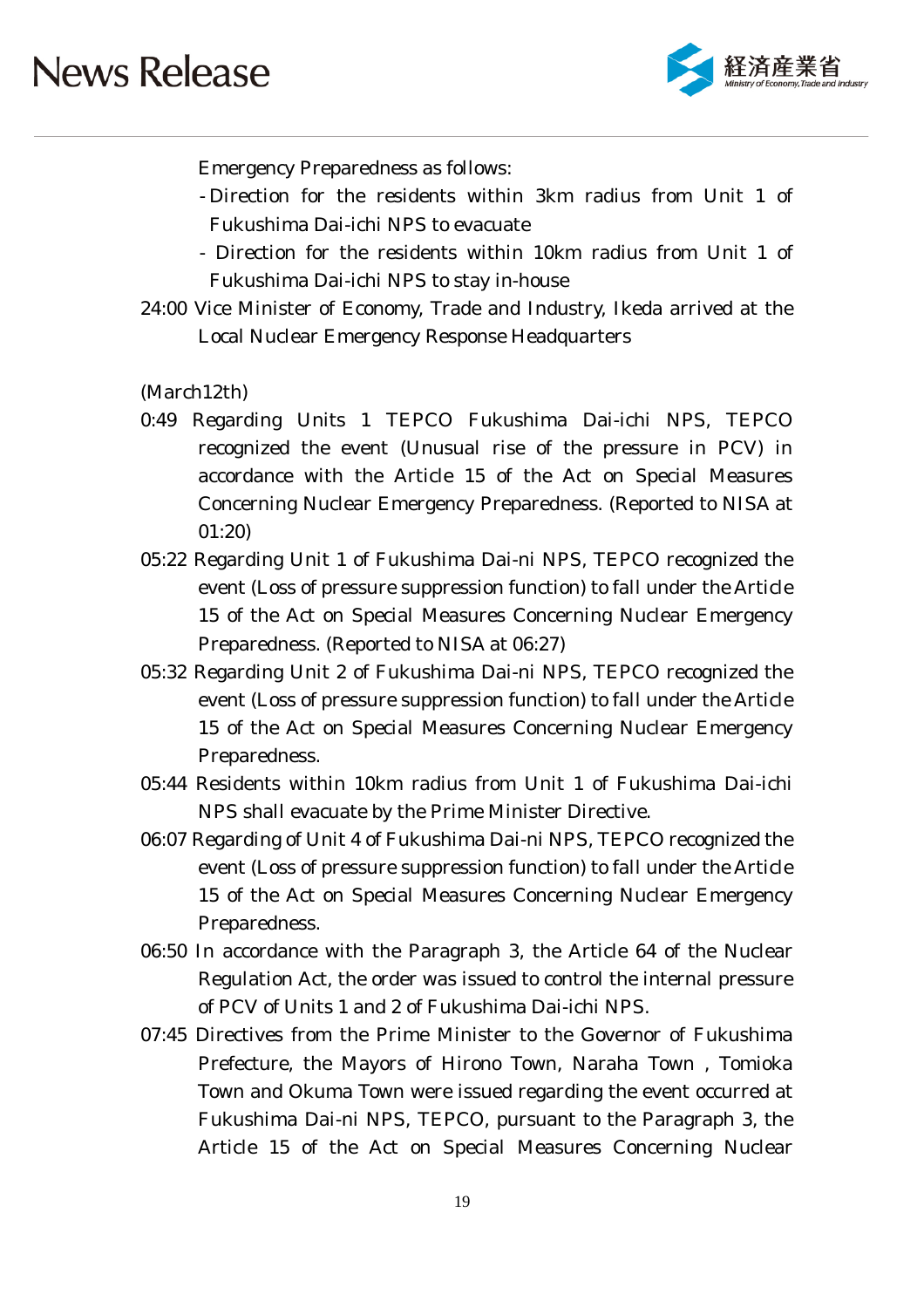

Emergency Preparedness as follows:

- Direction for the residents within 3km radius from Fukushima Dai-ni NPS to evacuate
- Direction for the residents within 10km radius from Fukushima Dai-ni NPS to stay in-house
- 17:00 TEPCO reported to NISA the event (Unusual increase of radiation dose at the site boundary) falling under the Article 15 of the Act on Special Measures Concerning Nuclear Emergency Preparedness regarding Fukushima Dai-ichi NPS.
- 17:39 The Prime Minister directed evacuation of the residents within the 10 km radius from Fukushima Dai-ni NPS.
- 18:25 The Prime Minister directed evacuation of the residents within the 20km radius from Fukushima Dai-ichi NPS.
- 19:55 Directives from the Prime Minister was issued regarding seawater injection to Unit 1 of Fukushima Dai-ichi NPS.
- 20:05 Considering the Directives from the Prime Minister and pursuant to the Paragraph 3, the Article 64 of the Nuclear Regulation Act, the order was issued to inject seawater to Unit 1 of Fukushima Dai-ichi NPS and so on.
- 20:20 At Unit 1 of Fukushima Dai-ichi NPS, seawater injection was started.

(March 13th)

- 05:38 TEPCO reported to NISA the event (Total loss of coolant injection function) falling under the Article 15 of the Act on Special Measures Concerning Nuclear Emergency Preparedness regarding Unit 3 of Fukushima Dai-ichi NPS. Recovering efforts by TEPCO of the power source and coolant injection function and the work on venting were under way.
- 09:01 TEPCO reported to NISA the event (Unusual increase of radiation dose at the site boundary) falling under the Article 15 of the Act on Special Measures Concerning Nuclear Emergency Preparedness regarding Fukushima Dai-ichi NPS.
- 09:08 Pressure suppression and fresh water injection was started for Unit 3 of Fukushima Dai-ichi NPS.
- 09:20 The Pressure Vent Valve of Unit 3 of Fukushima Dai-ichi NPS was opened.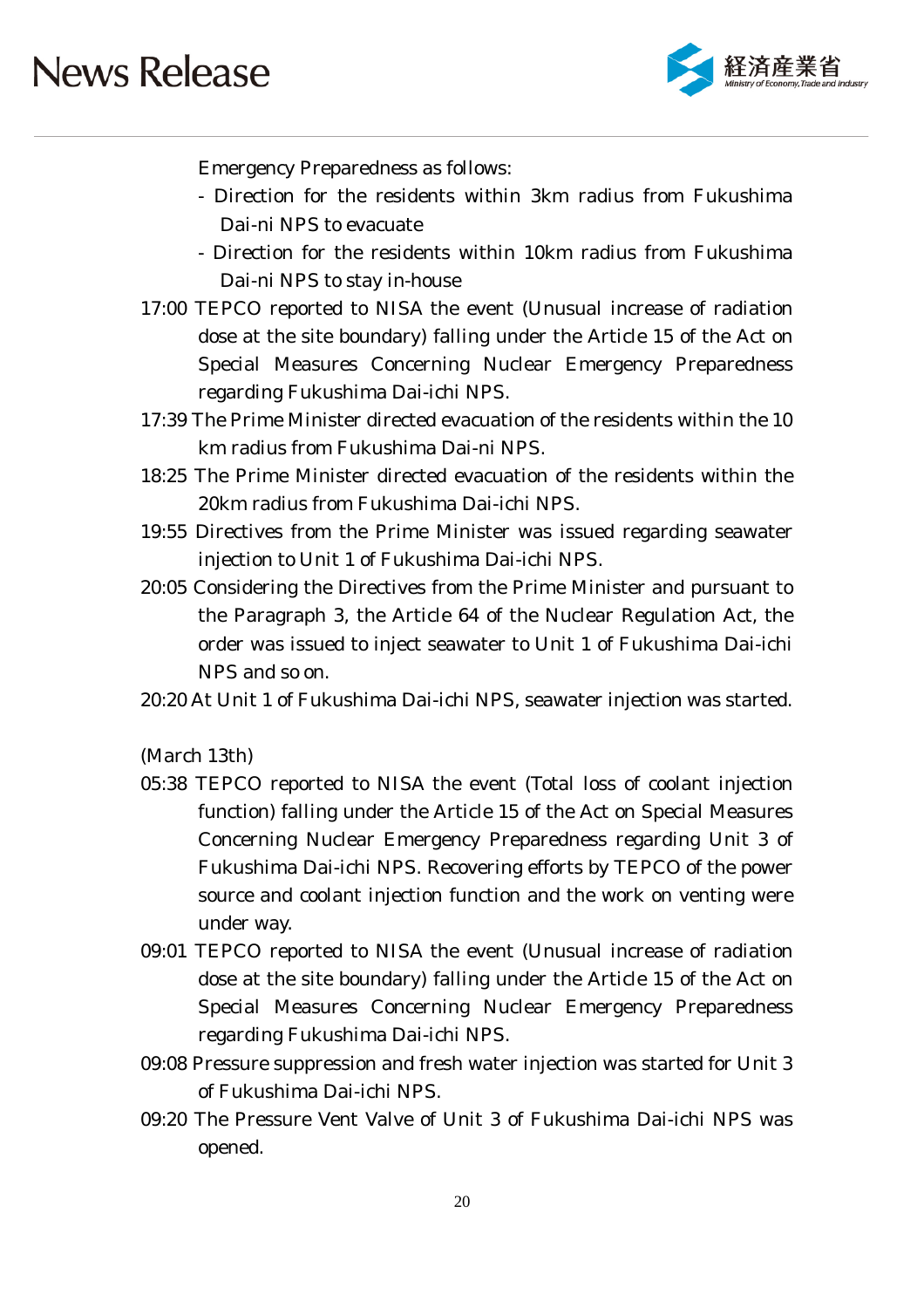

- 09:30 Directive was issued for the Governor of Fukushima Prefecture, the Mayors of Okuma Town, Futaba Town, Tomioka Town and Namie Town in accordance with the Act on Special Measures Concerning Nuclear Emergency Preparedness on the contents of radioactivity decontamination screening.
- 13:09 Tohoku Electric Power Co. reported to NISA that Onagawa NPS reached a situation specified in the Article 10 of the Act on Special Measures Concerning Nuclear Emergency Preparedness.
- 13:12 Fresh water injection was switched to seawater injection for Unit 3 of Fukushima Dai-ichi NPS.
- 14:36 TEPCO reported to NISA the event (Unusual increase of radiation dose at the site boundary) falling under the Article 15 of the Act on Special Measures Concerning Nuclear Emergency Preparedness regarding Fukushima Dai-ichi NPS.

(March 14th)

- 01:10 Seawater injection for Units 1 and 3 of Fukushima Dai-ichi NPS were temporarily interrupted due to the lack of seawater in pit.
- 03:20 Seawater injection for Unit 3 of Fukushima Dai-ichi NPS was restarted.
- 04:40 TEPCO reported to NISA the event (Unusual increase of radiation dose at the site boundary) falling under the Article 15 of the Act on Special Measures Concerning Nuclear Emergency Preparedness regarding Fukushima Dai-ichi NPS.
- 05:38 TEPCO reported to NISA the event (Unusual increase of radiation dose at the site boundary) falling under the Article 15 of the Act on Special Measures Concerning Nuclear Emergency Preparedness regarding Fukushima Dai-ichi NPS.
- 07:52 TEPCO reported to NISA the event (Unusual rise of the pressure in PCV) falling under the Article 15 of the Act on Special Measures Concerning Nuclear Emergency Preparedness regarding Unit 3 of Fukushima Dai-ichi NPS.
- 13:25 Regarding Unit 2 of Fukushima Dai-ichi NPS, TEPCO recognised the event (Loss of reactor cooling function) to fall under the Article 15 of the Act on Special Measures Concerning Nuclear Emergency Preparedness.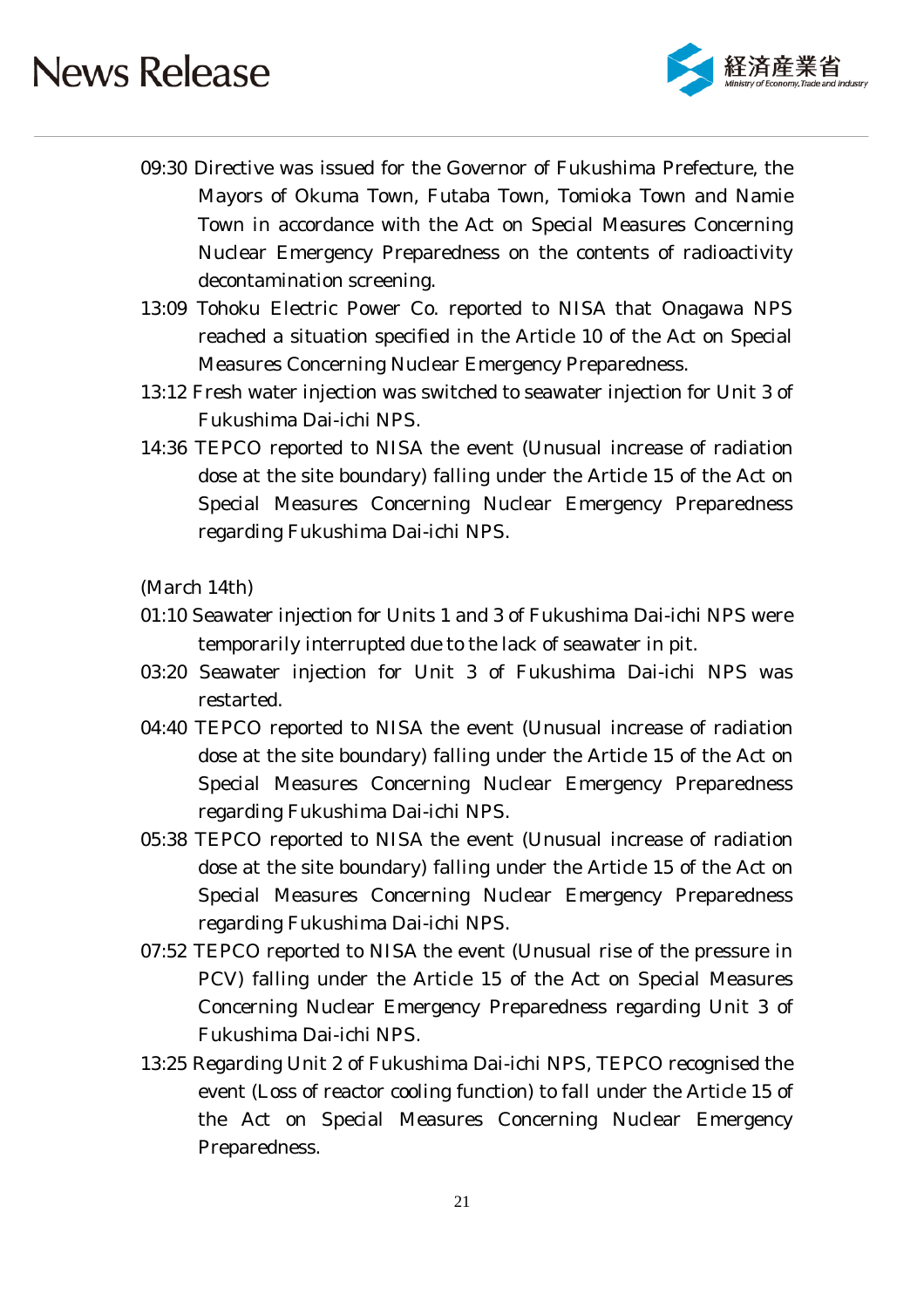

- 22:13 TEPCO reported to NISA in accordance with the Article 10 of the Act on Special Measures Concerning Nuclear Emergency Preparedness regarding Fukushima Dai-ni NPS.
- 22:35 TEPCO reported to NISA the event (Unusual increase of radiation dose at the site boundary) falling under the Article 15 of the Act on Special Measures Concerning Nuclear Emergency Preparedness regarding Fukushima Dai-ichi NPS.

(March 15th)

- 00:00: The acceptance of experts from International Atomic Energy Agency (IAEA) was decided. NISA agreed to accept the offer of dispatching of the expert on NPS damage from IAEA considering the intention by Mr. Amano, Director General of IAEA. Therefore, the schedule of expert acceptance will be planned from now on according to the situation.
- 00:00: NISA also decided the acceptance of experts dispatched from U.S. Nuclear Regulatory Commission (NRC).
- 07:21 TEPCO reported to NISA the event (Unusual increase of radiation dose at the site boundary) falling under the Article 15 of the Act on Special Measures Concerning Nuclear Emergency Preparedness regarding Fukushima Dai-ichi NPS.
- 07:24 Incorporated Administration Agency, Japan Atomic Energy Agency (JAEA) reported to NISA in accordance with the Article 10 of the Act on Special Measures Concerning Nuclear Emergency Preparedness regarding Nuclear Fuel Cycle Engineering Laboratories, Tokai Research and Development Centre.
- 07:44 JAEA reported to NISA in accordance with the Article 10 of the Act on Special Measures Concerning Nuclear Emergency Preparedness regarding Nuclear Science Research Institute.
- 08:54 TEPCO reported to NISA the event (Unusual increase of radiation dose at the site boundary) falling under the Article 15 of the Act on Special Measures Concerning Nuclear Emergency Preparedness regarding Fukushima Dai-ichi NPS.
- 10:30 According to the Nuclear Regulation Act, the Minister of Economy, Trade and Industry issued the directions as follows.

For Unit 4: To extinguish fire and to prevent the occurrence of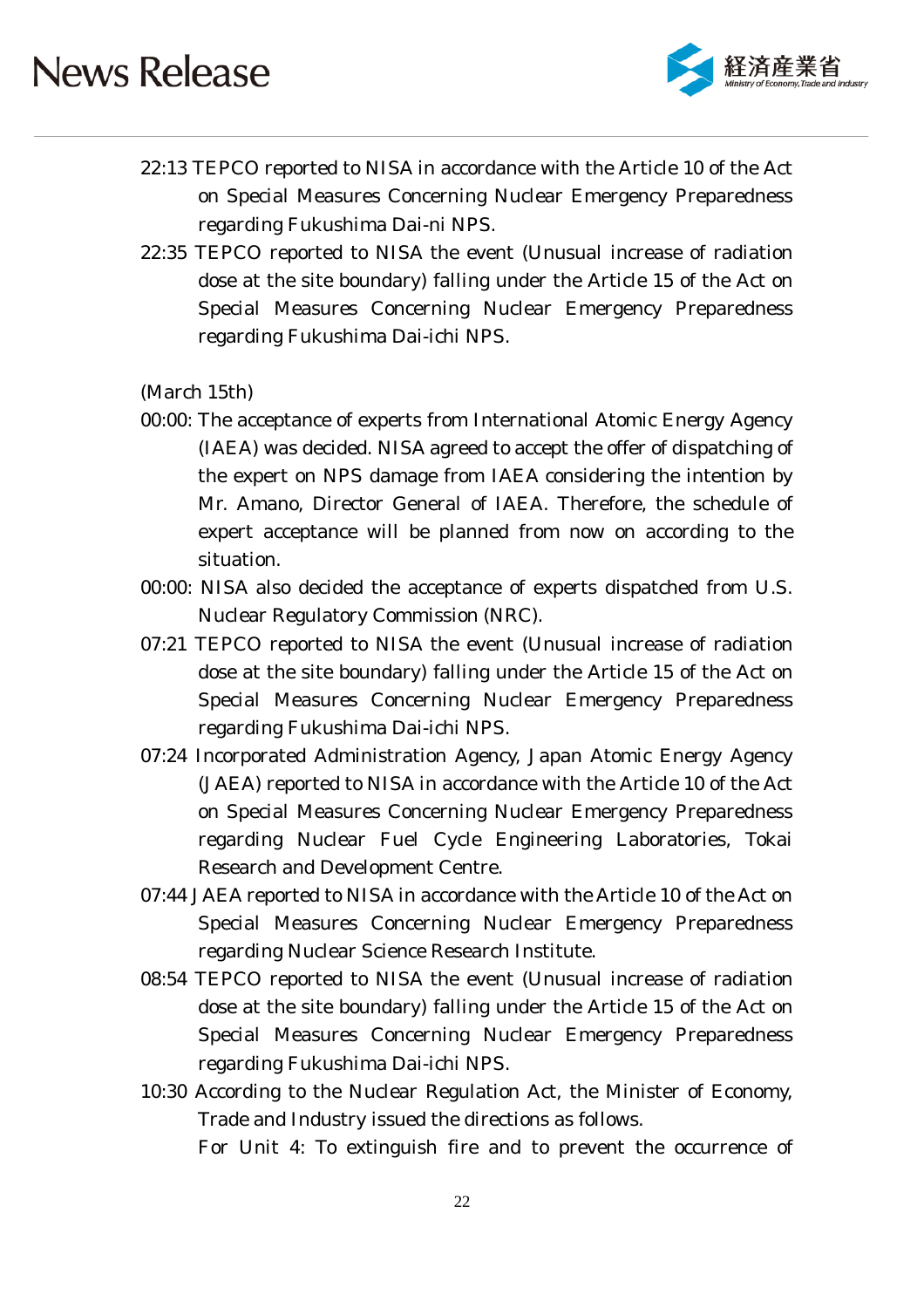

re-criticality

For Unit 2: To inject water to reactor vessel promptly and to vent Drywell.

- 10:59 Considering the possibility of lingering situation, it was decided that the function of the Local Nuclear Emergency Response Headquarters was moved to the Fukushima Prefectural Office.
- 11:00 The Prime Minister directed the in-house stay area. In-house stay was additionally directed to the residents in the area from 20 km to 30 km radius from Fukushima Dai-ichi NPS considering in-reactor situation.
- 16:30 TEPCO reported to NISA the event (Unusual increase of radiation dose at the site boundary) falling under the Article 15 of the Act on Special Measures Concerning Nuclear Emergency Preparedness regarding Fukushima Dai-ichi NPS.
- 22:00 According to the Nuclear Regulation Act, the Minister of Economy, Trade and Industry issued the following direction.

For Unit 4: To implement the water injection to the Spent Fuel Pool.

23:46 TEPCO reported to NISA the event (Unusual increase of radiation dose at the site boundary) falling under the Article 15 of the Act on Special Measures Concerning Nuclear Emergency Preparedness regarding Fukushima Dai-ichi NPS.

(March 18th)

- 13:00 Ministry of Education, Culture, Sports, Science and Technology decided to reinforce the nation-wide monitoring survey in the emergency of Fukushima Dai-ichi and Dai-ni NPS.
- 15:55 TEPCO reported to NISA on the accidents and failure at Units 1, 2, 3 and 4 of Fukushima Dai-ichi NPS (Leakage of the radioactive materials inside of the reactor buildings to non-controlled area of radiation) pursuant to the Article 62-3 of the Nuclear Regulation Act.
- 16:48 Japan Atomic Power Co. reported to NISA accidents and failures in Tokai NPS (Failure of the seawater pump motor of the emergency diesel generator 2C) pursuant to the Article 62-3 of the Nuclear Regulation Act.

(March 19th)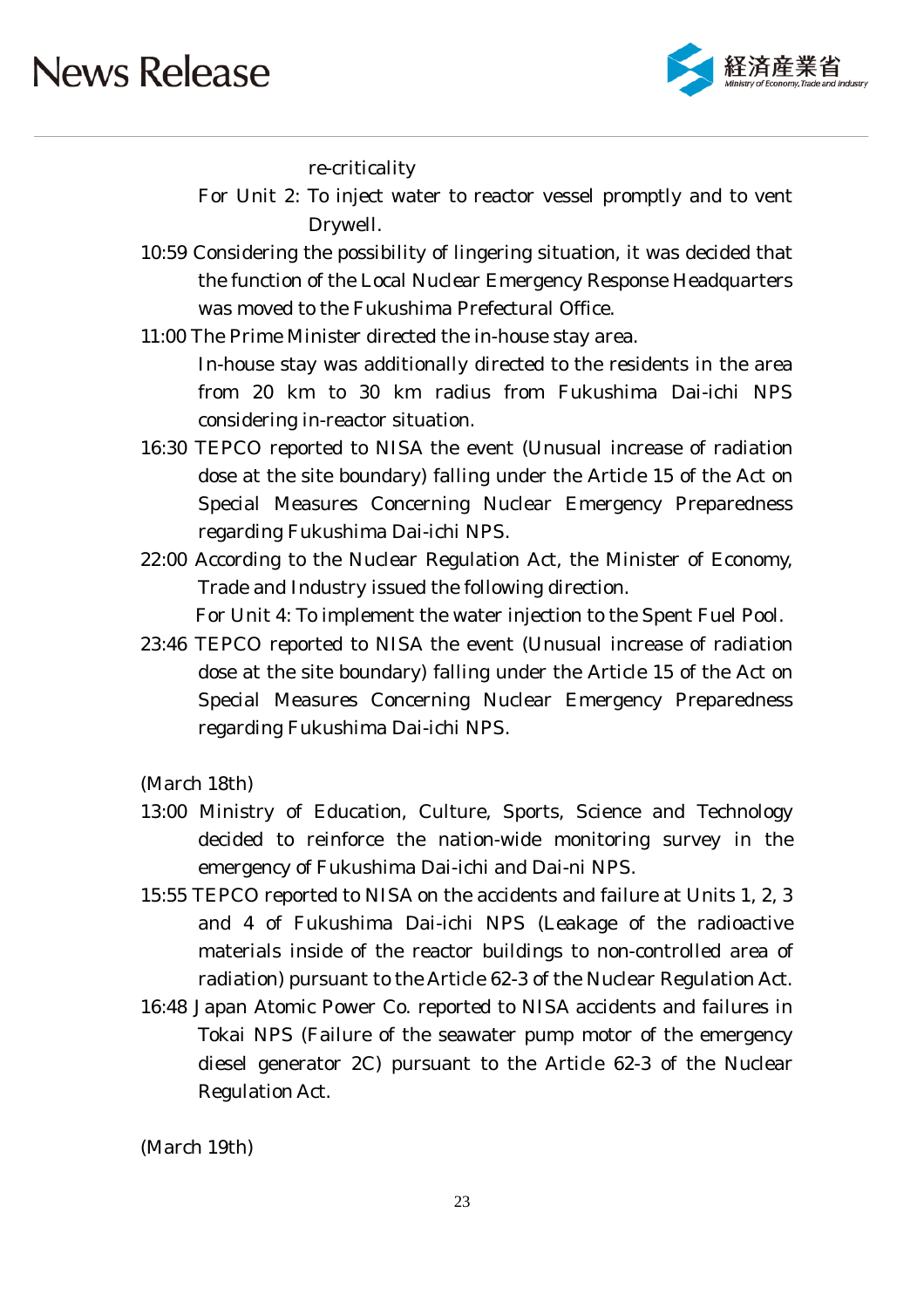

07:44 The second unit of Emergency Diesel Generator (A) for Unit 6 started up.

TEPCO reported to NISA that the pump for RHR (C) for Unit 5 started up and started to cooling Spent Fuel Storage Pool. (Power supply: Emergency Diesel Generator for Unit 6)

08:58 TEPCO reported to NISA the event (Unusual increase of radiation dose at the site boundary) falling under the Article 15 of the Act on Special Measures Concerning Nuclear Emergency Preparedness regarding Fukushima Dai-ichi NPS.

(March 20th)

23:30 Directive from Local Nuclear Emergency Response Headquarters to the Prefectural Governor and the heads of cities, towns and villages (Tomioka Town, Hutaba Town, Okuma Town, Namie Town, Kawauchi Village, Naraha Town, Minamisoma City, Tamura City, Kazurao Village, Hirono Town, Iwaki City and Iidate Village) was issued regarding the change of the reference value for the screening level for decontamination of radioactivity.

#### (March 21st)

- 07:45 Directive titled as "Administration of the stable Iodine" was issued from Local Nuclear Emergency Response Headquarters to the Prefectural Governor and the heads of cities, towns and villages (Tomioka Town, Hutaba Town, Okuma Town, Namie Town, Kawauchi Village, Naraha Town, Minamisouma City, Tamura City, Kazurao Village, Hirono Town, Iwaki City and Iidate Village), which directs the above-mentioned governor and the heads to administer stable Iodine under the direction of the headquarters and in the presence of medical experts, and not to administer it on personal judgements.
- 16:45 Directive titled as "Ventilation for using heating equipments within the in-house evacuation zone" was issued from the Director-General of Local Nuclear Emergency Response Headquarters to the Prefectural Governor and the heads of cities, towns and villages (Tomioka Town, Hutaba Town, Okuma Town, Namie Town, Kawauchi Village, Naraha Town, Minamisouma City, Tamura City, Kazurao Village, Hirono Town, Iwaki City and Iidate Village), which directs the above-mentioned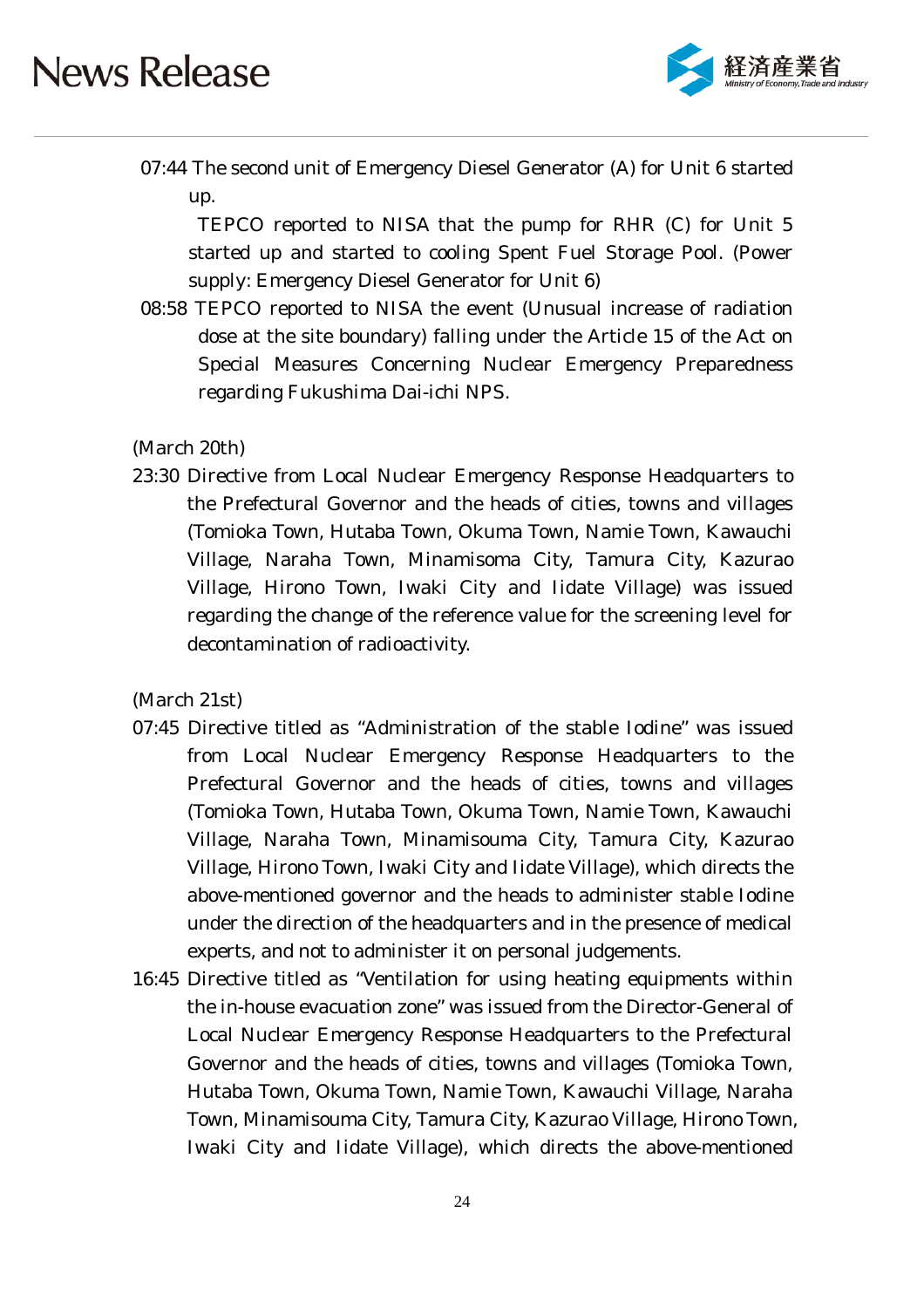

governor and heads to publicly announce the guidance to the residents within the in-house evacuation zone, concerning the indoor use of heating equipments that require ventilation, in order to avoid poisoning from carbon monoxide and to reduce exposure.

17:50 Directive from the Director-general of the Government Nuclear Emergency Response Headquarters to the Prefectural Governors of Fukushima, Ibaraki, Tochigi and Gunma was issued, which direct the above-mentioned governors to issue a request to relevant businesses and people to suspend shipment of spinach, Kakina (a green vegetable) and raw milk for the time being.

#### (March 22nd)

16:00 NISA received the response (Advice) from Nuclear Safety Commission Emergency Technical Advisory Body to the request for advice made by NISA, regarding the report from TEPCO titled as "The Results of Analysis of Seawater" dated March 22nd.

#### (March 25th)

NISA directed orally to the TEPCO regarding the exposure of workers at the turbine building of Unit 3 of Fukushima Dai-ichi Nuclear Power Station occurred on March 24th, to review immediately and to improve its radiation control measures from the viewpoint of preventing a recurrence.

(March 28th)

Regarding the mistake in the evaluation of the concentration measurement in the stagnant water on the basement floor of the turbine building of Unit 2 of Fukushima Dai-ichi NPS announced by TEPCO on 27 March, NISA directed TEPCO orally to prevent the recurrence of such a mistake.

13:50 Receiving the suggestion by the special meeting of Nuclear Safety Commission (NSC) (Stagnant water on the underground floor of the turbine building at Fukushima Dai-ichi Plant Unit 2), NISA directed TEPCO orally to add the sea water monitoring points and carry out the groundwater monitoring.

Regarding the delay in the reporting of the water confirmed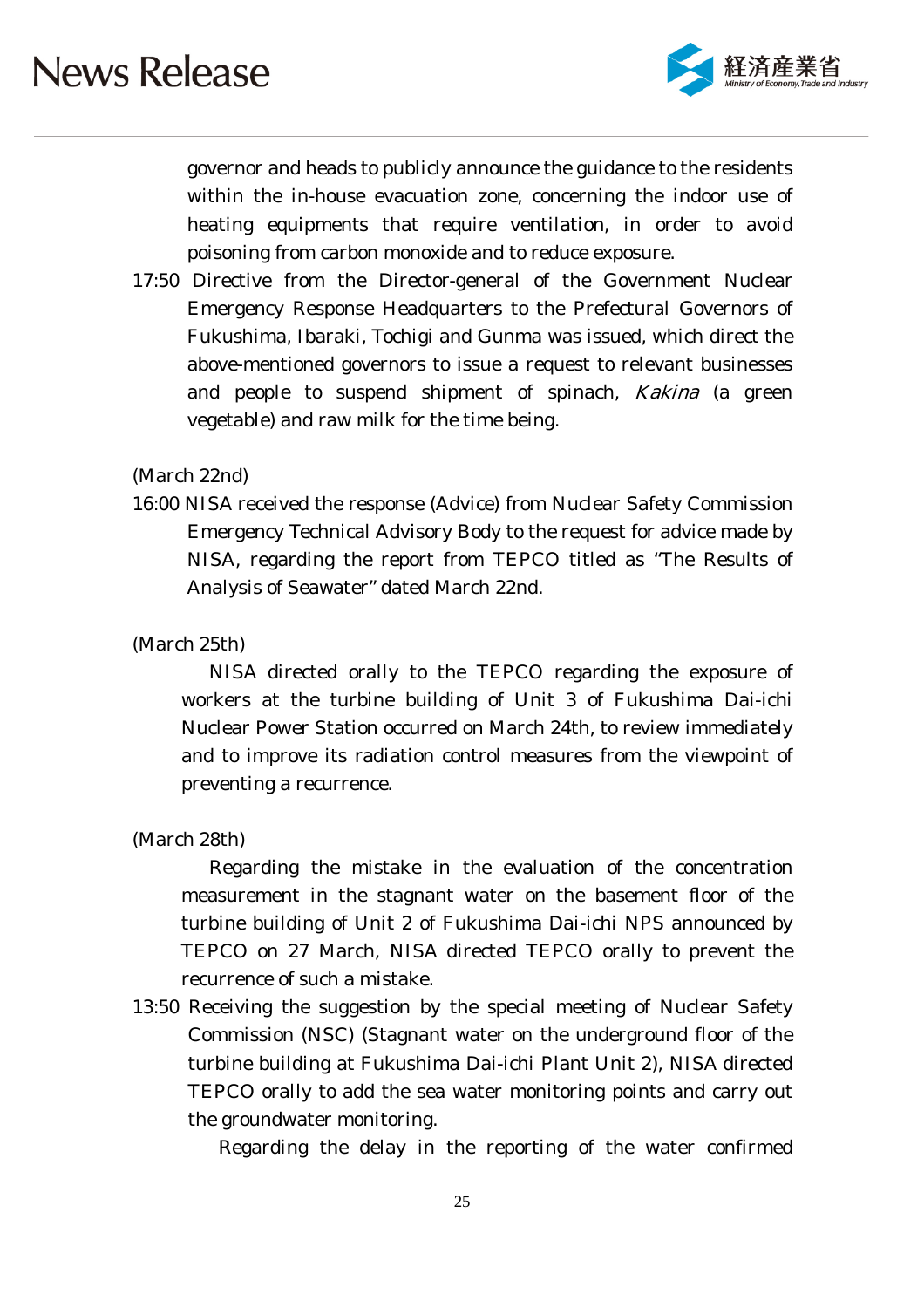

outside of the turbine buildings, NISA directed TEPCO to accomplish the communication in the company on significant information in a timely manner and to report it in a timely and appropriate manner.

#### (March 29th)

11:16 The report was received, regarding the accident and trouble etc. in Onagawa NPS of Tohoku Electric Power Co. Inc. (the trouble of pump of component cooling water system etc. in Unit 2 and the fall of heavy oil tank for auxiliary boiler of Unit 1 by tsunami), pursuant to the Article 62-3 of the Nuclear Regulation Act and the Article 3 of the Ministerial Ordinance for the Reports related to Electricity.

In order to strengthen the system to assist the nuclear accident sufferers, the "Team to Assist the Lives of the Nuclear Accident Sufferers" headed by the Minister of Economy, Trade and Industry was established and the visits, etc. by the team to relevant cities, towns and villages were carried out.

The Local Nuclear Emergency Response Headquarters issued the News Letter No.1 for the residents within the area from 20 km to 30 km radius.

#### (March 30th)

Directions as to the implementation of the emergency safety measures for the other power stations considering the accident of Fukushima Dai-ichi and Dai-ni NPSs in 2011 was issued and handed to each electric power company and the relevant organization.

#### (March 31st)

Regarding the break-in of the propaganda vehicle to Fukushima Dai-ni NPS on 31 March, NISA directed TEPCO orally to take the carefully thought-out measures regarding physical protection, etc.

NISA alerted TEPCO to taking the carefully though-out measures regarding radiation control for workers.

The Local Nuclear Emergency Response Headquarters issued the News Letter No.2 for the residents within the area from 20 km to 30 km radius.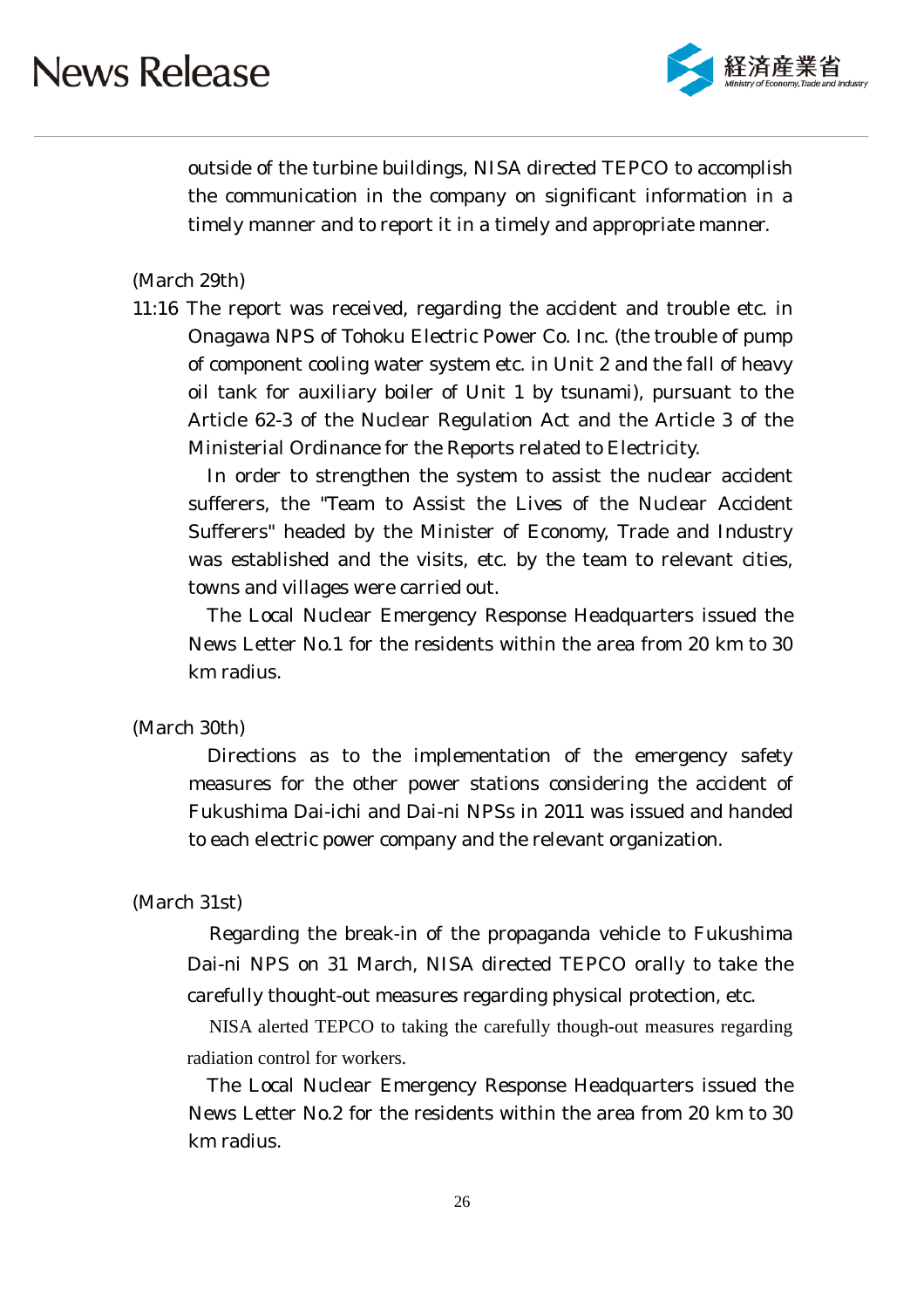

### (April 1st)

NISA strictly alerted TEPCO to taking appropriate measures concerning the following three matters regarding the mistake in the result of nuclide analysis.

- Regarding the past evaluation results on nuclide analysis, all the nuclides erroneously evaluated should be identified and the re-evaluation on them should be promptly carried out.
- The causes for the erroneous evaluation should be investigated and the thorough measures for preventing the recurrence should be taken.
- Immediate notification should be done in the stage when any erroneous evaluation results, etc. are identified.

#### (April 2nd)

Regarding the outflow of the liquid including radioactive materials from the area around the Intake Channel of Unit 2 of Fukushima Dai-ichi NPS, NISA directed TEPCO orally to carry out nuclide analysis of the liquid sampled, to confirm whether there are other outflows from the same parts of the facilities as the one, from which the outflow was confirmed around the Unit 2, and to strengthen monitoring through sampling water at more points around the facilities concerned.

#### (April 4th)

On the imperative execution of the discharge to the sea as an emergency measure, NISA requested the technical advice of NSC and directed TEPCO to survey and confirm the impact of the spread of radioactive materials caused by the discharge, by ensuring continuity of the sea monitoring currently underway and enhancing it (Increase of the frequency of measuring as well as the number of monitoring points), disclose required information, as well as to enhance the strategy to minimize the discharge amount.

(April 5th)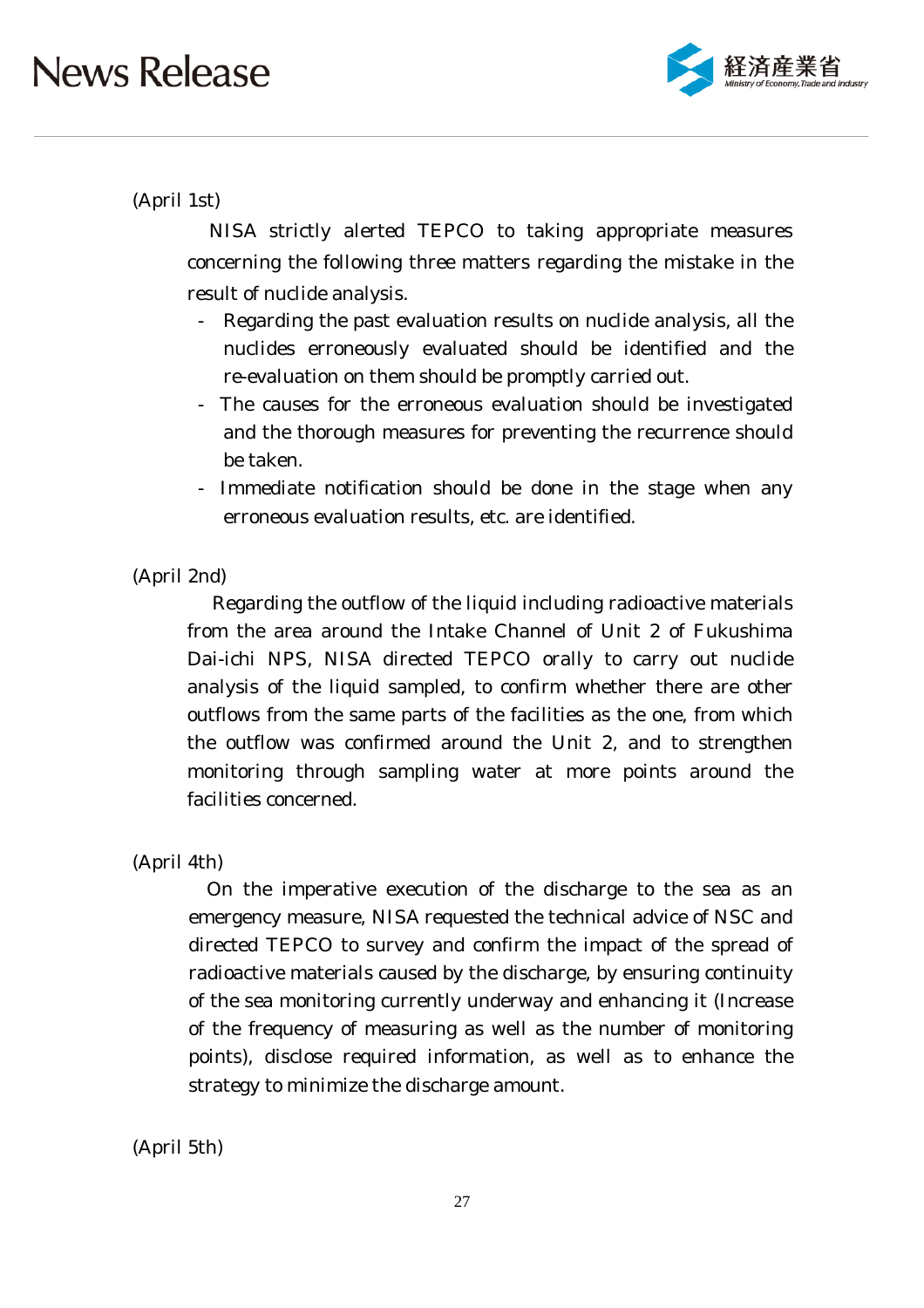

Directions as to the implementation of advance notification and contact to the local governments with regard to taking measures related to discharge of radioactive materials from Fukushima Dai-ichi NPS, which have a possible impact on the environment, was issued.

### (April 6th)

On the implementation of the nitrogen injection to PCV of Unit 1, NISA directed TEPCO on the following three points. (12:40 April 6th) ① Properly control the plant parameters, and take measures appropriately to ensure safety in response to changes in the parameters. ②Establish and implement an organizational structure and so on that will ensure the safety of the workers who will engage in the operation. ③As the possibility of leakage of the air in PCV to the outside due to the nitrogen injection cannot be ruled out, through the judicious and further enhanced monitoring, TEPCO shall survey and confirm the impact of the release and spreading of radioactive materials due to the nitrogen injection, and strive to disclose information.

(April 7th)

The Local Nuclear Emergency Response Headquarters issued the News Letter No.3 for the residents within the area from 20km to 30km radius. (April 7th)

- $<$  Possibility on radiation exposure (As of 08:00 April 8th) >
- 1. Exposure of residents
- (1) Including the about 60 evacuees from Futaba Public Welfare Hospital to Nihonmatsu City Fukushima Gender Equality Centre, as the result of measurement of 133 persons at the Centre, 23 persons counted more than 13,000 cpm were decontaminated.
- (2) The 35 residents transferred from Futaba Public Welfare Hospital to Kawamata Town Saiseikai Kawamata Hospital by private bus arranged by Fukushima Prefecture were judged to be not contaminated by the Prefectural Response Centre.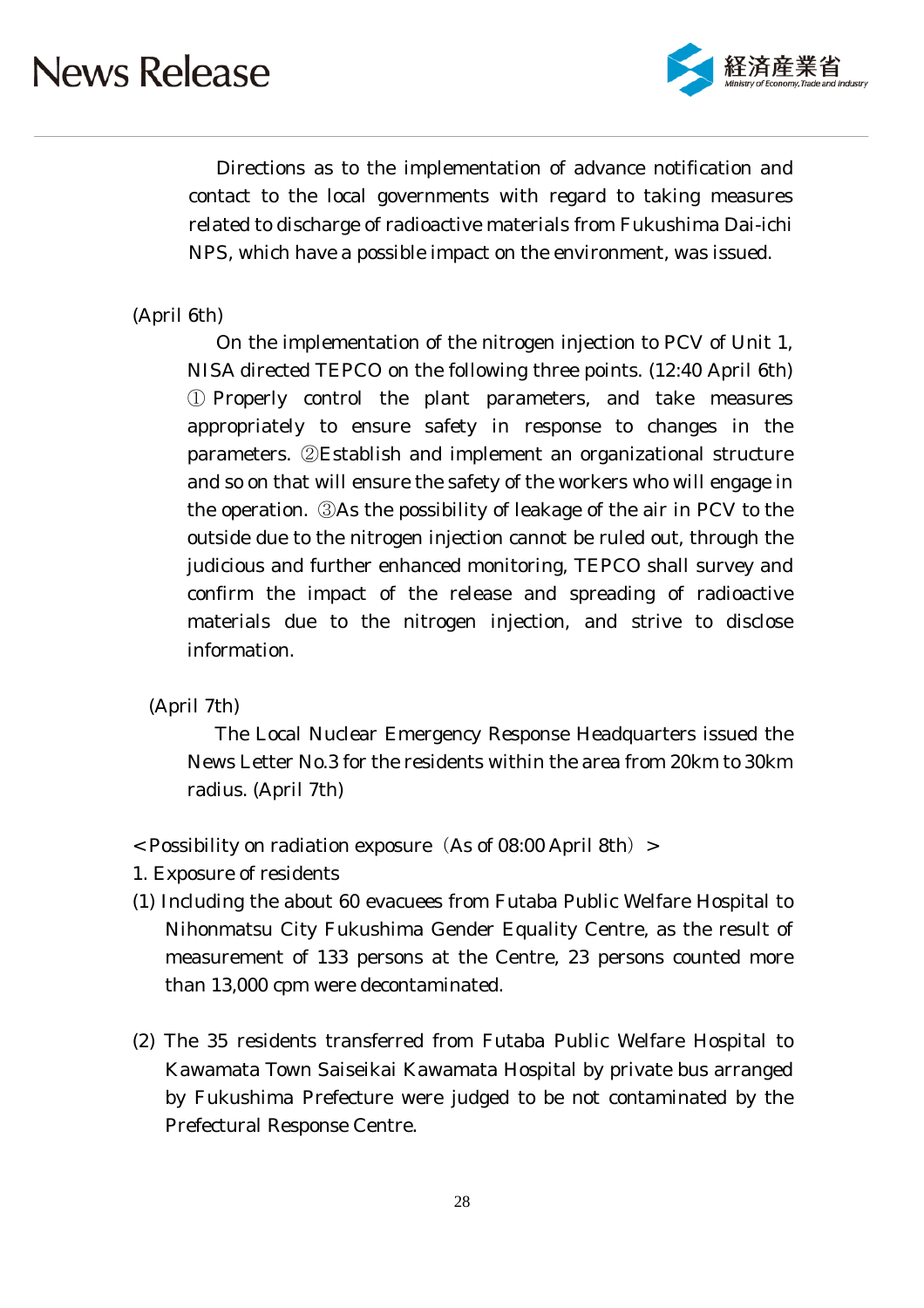

(3) As for the about 100 residents in Futaba Town evacuated by bus, the results of measurement for 9 of the 100 residents were as follows. The evacuees, moving outside the Prefecture (Miyagi Prefecture), were divided into two groups, which joined later to Nihonmatsu City Fukushima Gender Equality Centre.

| No. of Counts                              | No. of Persons |
|--------------------------------------------|----------------|
| 18,000 cpm                                 |                |
| 30,000-36,000 cpm                          |                |
| 40,000 cpm                                 |                |
| little less than $40,000$ cpm <sup>*</sup> |                |
| very small counts                          |                |

\*(These results were measured without shoes, though the first measurement exceeded 100,000 cpm.)

(4) The screening was started at the Off site Centre in Okuma Town from March 12th to 15th. 162 people received examination until now. At the beginning, the reference value was set at 6,000 cpm. 110 people were at the level below 6,000 cpm and 41 people were at the level of 6,000 cpm or more. When the reference value was increased to 13,000 cpm afterward, 8 people were at the level below 13,000 cpm and 3 people are at the level of 13,000 cpm or more.

The 5 out of 162 people examined were transported to hospital after being decontaminated.

- (5) The Fukushima Prefecture carried out the evacuation of patients and personnel of the hospitals located within 10km area. The screening of all the members showed that 3 persons have the high counting rate. These members were transported to the secondary medical institute of exposure. As a result of the screening on 60 fire fighting personnel involved in the transportation activities, the radioactivity higher than twice of the back ground was detected on 3 members. Therefore, all the 60 members were decontaminated.
- (6) Fukushima Prefecture has started the screening from 13 March. It is carried out by rotating the evacuation sites and at the 13 places (set up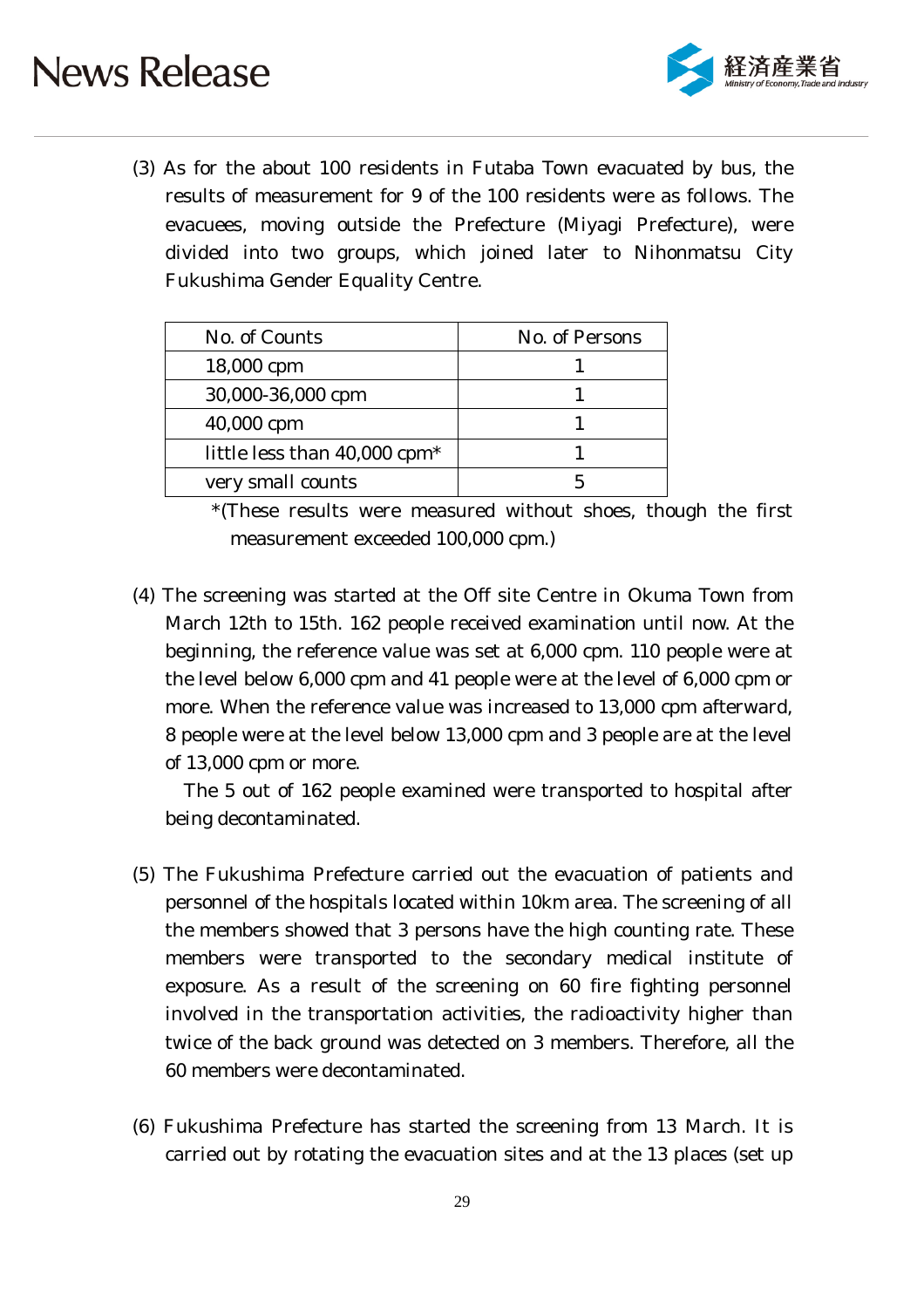

permanently) such as health offices. Up until April 6th, the screening was done to 133,972 people. Among them, 102 people were above the 100,000 cpm, but when measured these people again without clothes, etc., the counts decreased to 100,000 cpm and below, and there was no case which affects health.

#### 2. Exposure of workers

As for the workers conducting operations in Fukushima Dai-ichi NPS, the total number of people who were at the level of exposure more than 100 mSv becomes 21.

For two out of the three workers who were confirmed to be at the level of exposure more than 170 mSv on March 24, the attachment of radioactive material on the skin of both legs was confirmed. As the two workers were judged to have a possibility of beta ray burn, they were transferred to the Fukushima Medical University Hospital, and after that, on March 25th, all of the three workers arrived at the National Institute of Radiological Sciences in the Chiba Prefecture. As the result of examination, the level of exposure of their legs was estimated to be from 2 to 3 Sv. The level of exposure of both legs and internal did not require medical treatment, but they decided to monitor the progress of all three workers in the hospital. All the three workers have been discharged from the hospital around the noon on 28 March.

At around 11:35 April 1st, a worker fell into the sea when he went on board the barge of the US Armed forces in order to adjust the hose. He was rescued immediately by other workers around without any injury and external contamination. In order to make double sure, the existence of internal radionuclide contaminant is being confirmed by a whole-body counter.

#### 3. Others

(1) 4 members of Self-Defence Force who worked in Fukushima Dai-ichi NPS were injured by explosion. One member was transferred to National Institute of Radiological Sciences. After the examination, judged that there were wounds but no risk for health from the exposure, the one was released from the hospital on March 17th. No other exposure of the Self-Defence Force member was confirmed at the Ministry of Defence.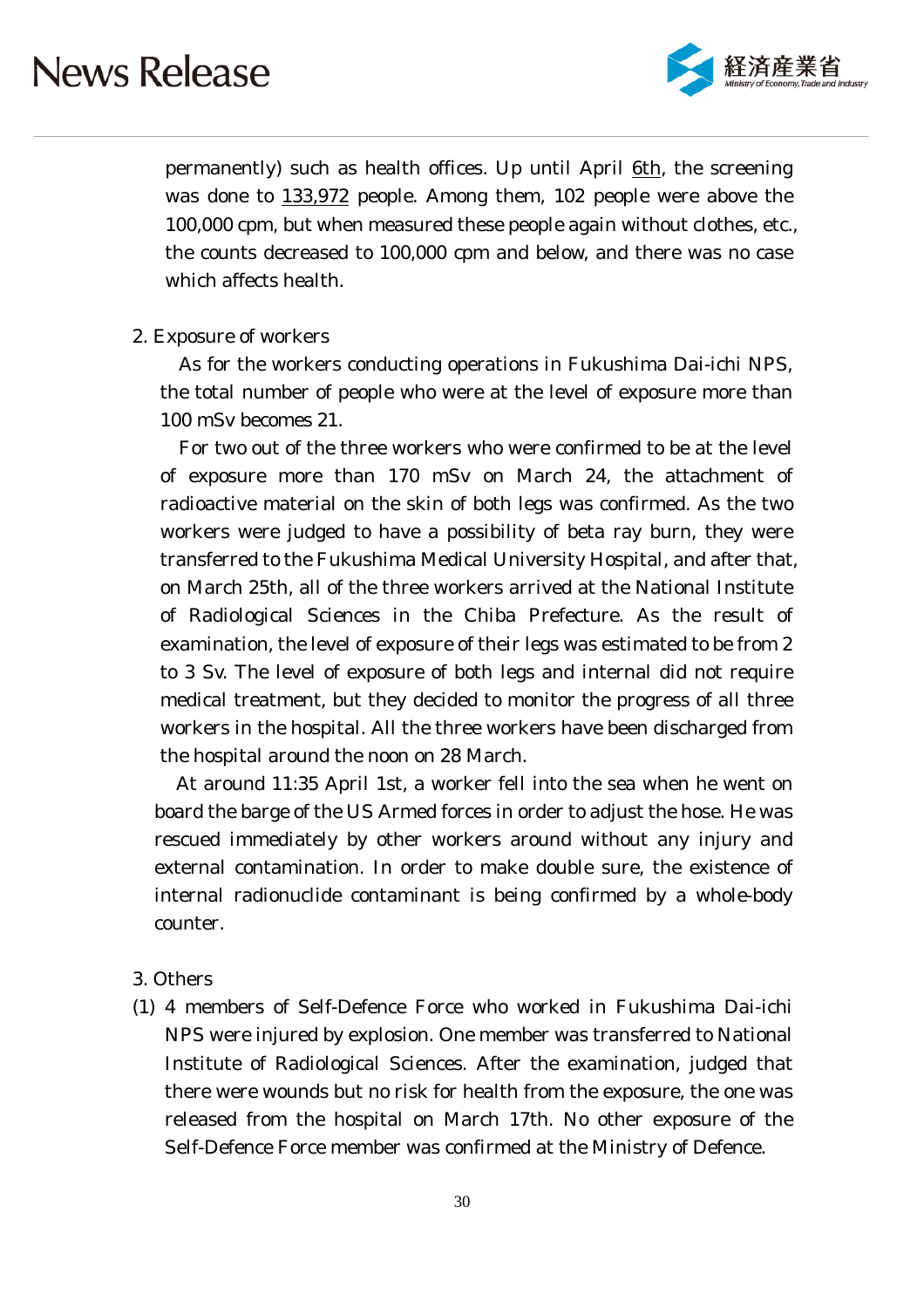

- (2) As for policeman, the decontaminations of two policemen were confirmed by the National Police Agency. Nothing unusual was reported.
- (3) On March 24th, examinations of thyroid gland for 66 children aged from 1 to 15 years old were carried out at the Kawamata Town public health Center. The result was at not at the level of having harmful influence.
- (4) From March 26th to 27th, examinations of thyroid gland for 137 children aged from 0 to 15 years old were carried out at the Iwaki City Public Health Center. The result was not at the level of having harmful influence.
- (5) From March 28th to 30th, examinations of thyroid gland for 946 children aged from 0 to 15 years old were carried out at the Kawamata Town Community Center and the Iidate Village Office. The result was not at the level of having harmful influence.

<Directive of screening levels for decontamination of radioactivity>

(1) On March 20th, the Local Nuclear Emergency Response Headquarters issued the directive to change the reference value for the screening level for decontamination of radioactivity as the following to the Prefectural Governor and the heads of cities, towns and villages (Tomioka Town, Hutaba Town, Okuma Town, Namie Town, Kawauchi Village, Naraha Town, Minamisouma City, Tamura City, Kazurao Village, Hirono Town, Iwaki City and Iidate Village).

Old: 40 Bq/cm2 measured by a gamma-ray survey meter or 6,000 cpm New:  $1 \mu$  Sv/hour (dose rate at 10cm distance) or 100,000cpm equivalent

<Directives of administrating stable Iodine during evacuation>

- (1) On March 16th, the Local Nuclear Emergency Response Headquarters issued "Directive to administer the stable Iodine during evacuation from the evacuation area (20 km radius)" to the Prefectural Governor and the heads of cities, towns and villages (Tomioka Town, Hutaba Town, Okuma Town, Namie Town, Kawauchi Village, Naraha Town, Minamisouma City, Tamura City, Kazurao Village, Hirono Town, Iwaki City and Iidate Village).
- (2) On March 21st, the Local Nuclear Emergency Response Headquarters issued Directive titled as "Administration of the stable Iodine" to the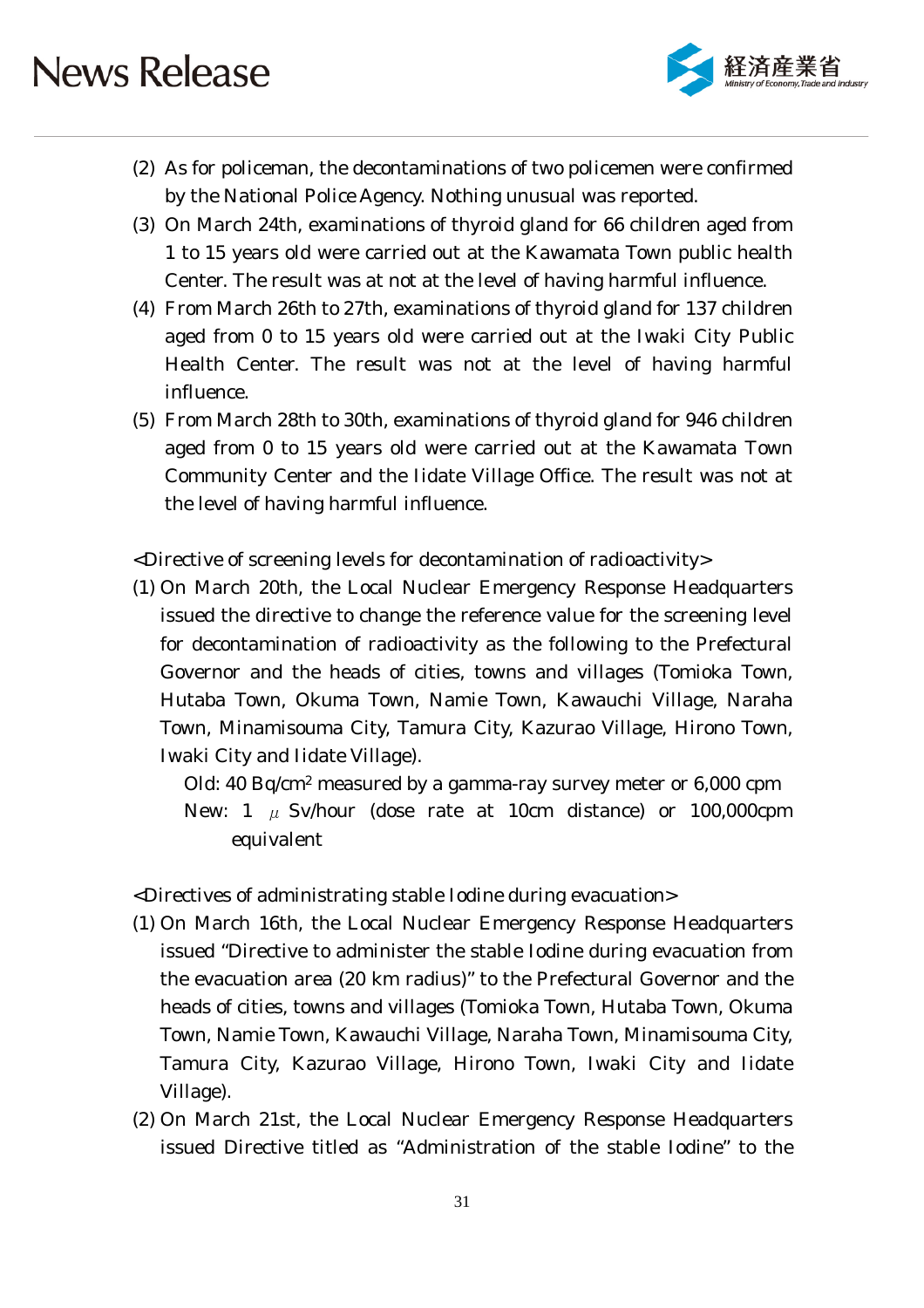

Prefectural Governor and the heads of cities, towns and villages (Tomioka Town, Hutaba Town, Okuma Town, Namie Town, Kawauchi Village, Naraha Town, Minamisouma City, Tamura City, Kazurao Village, Hirono Town, Iwaki City and Iidate Village), which directs the above-mentioned governor and heads to administer stable Iodine under the direction of the headquarters and in the presence of medical experts, and not to administer it on personal judgements.

<Situation of the injured (As of 08:00 April 8th)>

- 1. Injury in Unit 1 of Fukushima Dai-ichi NPS due to earthquake on 11 March
	- Two employees (slightly, have already gone back working)
	- Two subcontract employees (one fracture in both legs, be in hospital)
	- Two died (After the earthquake, two TEPCO's employees missed and had been searched continuously. In the afternoon of March 30th, the two employees were found on the basement floor of the turbine building of Unit 4 and were confirmed dead by April 2nd.)
- 2. Injury due to the explosion of Unit 1 of Fukushima Dai-ichi NPS on 12 March
	- Four employees (two TEPCO's employees and two subcontractor's employees) were injured at the explosion and smoke of Unit 1 around the turbine building (non-controlled area of radiation) and were examined by Kawauchi Clinic. Two TEPCO's employees return to work again and two subcontractors' employees are under home treatment.
- 3. Injury due to the explosion of Unit 3 of Fukushima Dai-ichi NPS on 14 March.
	- Four TEPCO's employees (They have already return to work.)
	- Three subcontractor employees (They have already return to work.)
	- Four members of Self-Defence Force (one of them was transported to National Institute of Radiological Sciences considering internal possible exposure. The examination resulted in no internal exposure. The member was discharged from the institute on March 17th.)
- 4. Other injuries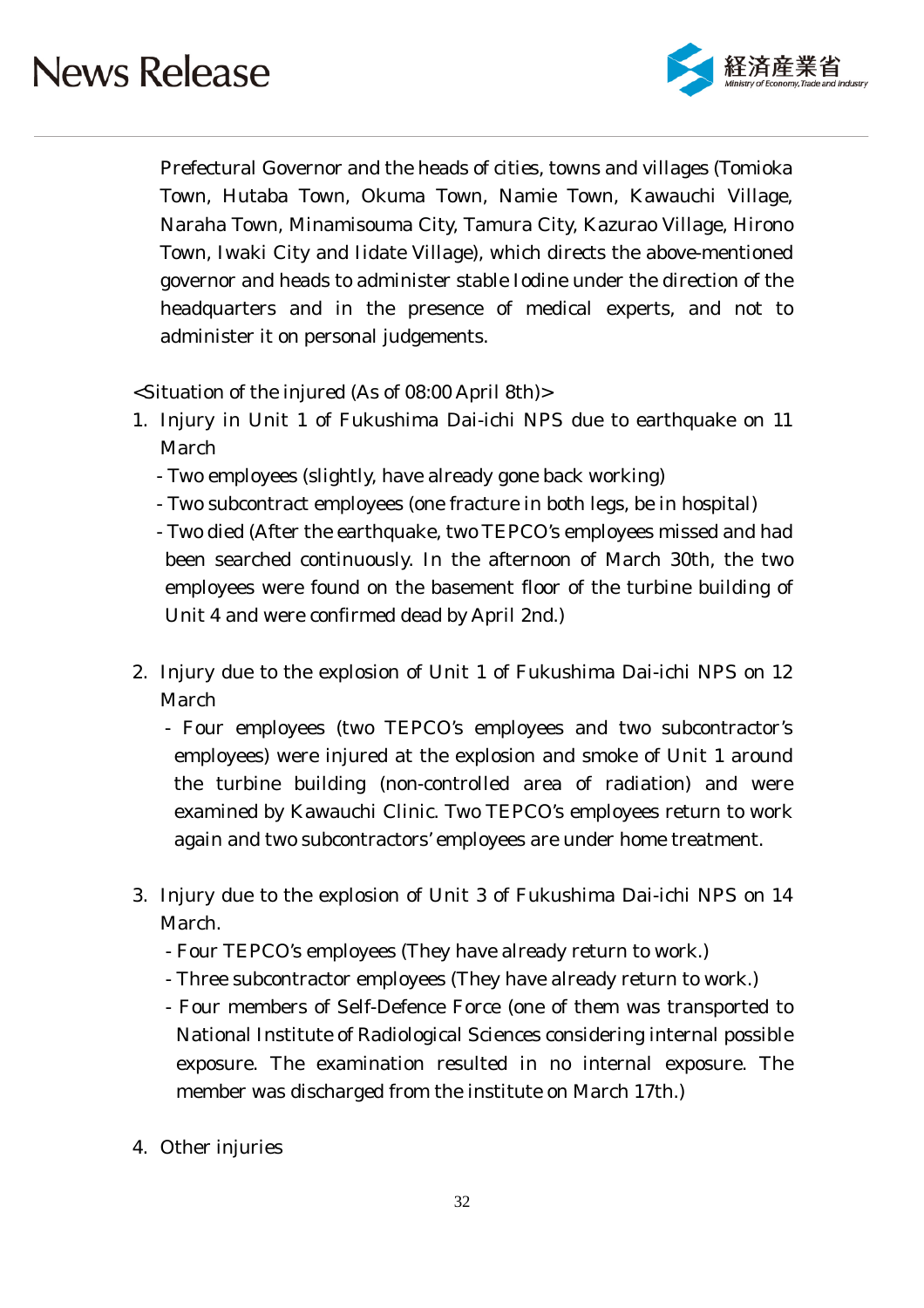

- On the earthquake on 11 March, one subcontractor's employees (a crane operator) died in Fukushima Dai-ni NPS. (It seems that the tower crane broke and the operator room was crushed and the person was hit on the head.)
- One emergency patient on 12 March. (Cerebral infarction, transported by the ambulance, be in hospital)
- Ambulance was requested for one employee complaining the pain at left chest outside of control area on March 12. (Conscious, under home treatment)
- Two employees complaining discomfort wearing full-face mask in the main control room were transported to Fukushima Dai-ni NPS for a consultation with an industrial doctor on 13 March. (One employee has already returned to work and the other is under home treatment.)
- Two subcontractor's employees were injured during working at temporary control panel of power source in the Common Spent Fuel Pool, transported to where were industrial medical doctors the Fukushima Dai-ni NPS on 22 and 23 March. (One employee has already returned to work and the other is under home treatment.)
- On the afternoon of 7 April, a worker who was making sandbags at the soil disposal yard (spoil bank) on the north side of Fukushima Dai-ichi NPS got sick and was transported to J-Village for the body survey of contamination of radioactive materials. Being confirmed to be free from contamination, he was taken to the Iwaki City Kyouritsu Hospital by ambulance.

<Situation of resident evacuation (As of 08:00 April 8th)>

At 11:00 March 15th, the Prime Minister directed in-house stay to the residents in the area from 20 km to 30 km radius from Fukushima Dai-ichi NPS. The directive was conveyed to Fukushima Prefecture and related municipalities.

Regarding the evacuation as far as 20-km from Fukushima Dai-ichi NPS and 10-km from Fukushima Dai-ni NPS, necessary measures have already been taken.

・ The in-house stay in the area from 20 km to 30 km from Fukushima Dai-ichi NPS is made fully known to the residents concerned.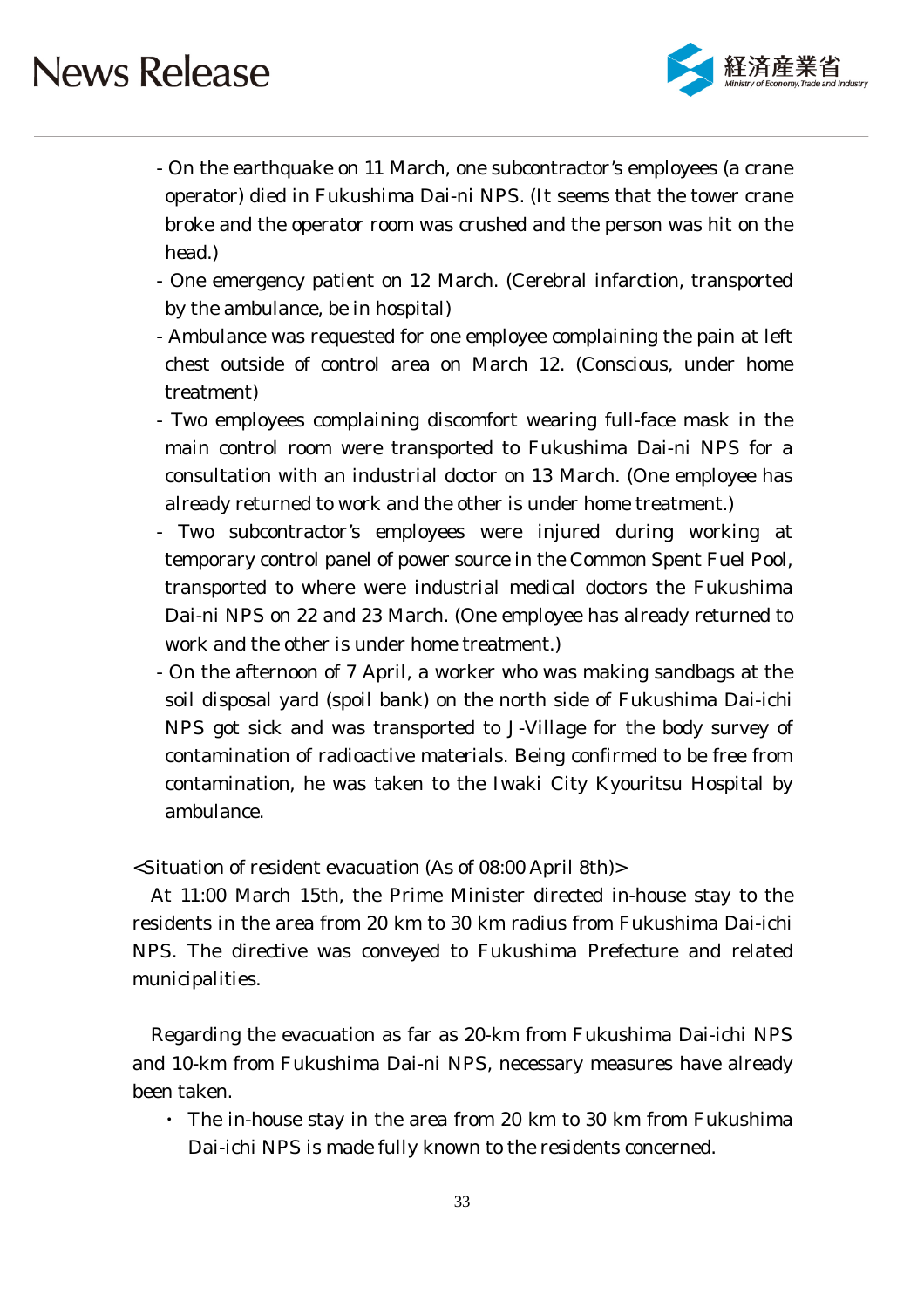

- ・Cooperating with Fukushima Prefecture, livelihood support to the residents in the in-house stay area are implemented.
- ・On March 28th, Chief Cabinet Secretary mentioned the continuation of the limited-access within the area of 20 km from Fukushima Dai-ichi NPS. On the same day, the Local Nuclear Emergency Response Headquarters notified the related municipalities of forbidding entry to the evacuation area within the 20 km zone.

<Directives regarding foods and drinks>

Directive from the Director-General of the Government Nuclear Emergency Response Headquarters to the Prefectural Governors of Fukushima, Ibaraki, Tochigi, Gunma, and Chiba was issued, which directed above-mentioned governors to suspend shipment and so on of the following products for the time being.

The Government Nuclear Emergency Response Headquarters organized the thoughts of imposing and lifting restrictions on shipment as follows, considering the NSC's advice.

- The area where restrictions on shipment to be imposed or lifted could be decided in units of the area where a prefecture is divided into, such as cities, towns, villages and so on, considering the spread of the contamination affected area and the actual situation of produce collection, etc.
- The restriction on shipment of the item, of which the result of the sample test exceeded the provisional regulation limits, shall be decided by judging in a comprehensive manner considering the regional spread of the contamination impact.
- Lifting the restrictions on shipment shall be implemented when a series of three results of nearly weekly tests for the item or the area falls below the provisional regulation limits, considering the situation of the Fukushima Dai-ichi NPS.
- However, the tests shall be carried out nearly weekly after the lifting, while the release of the radioactive materials from the NPS continues.
- (1) Items under the suspension of shipment and restriction of intake (As of April 8th)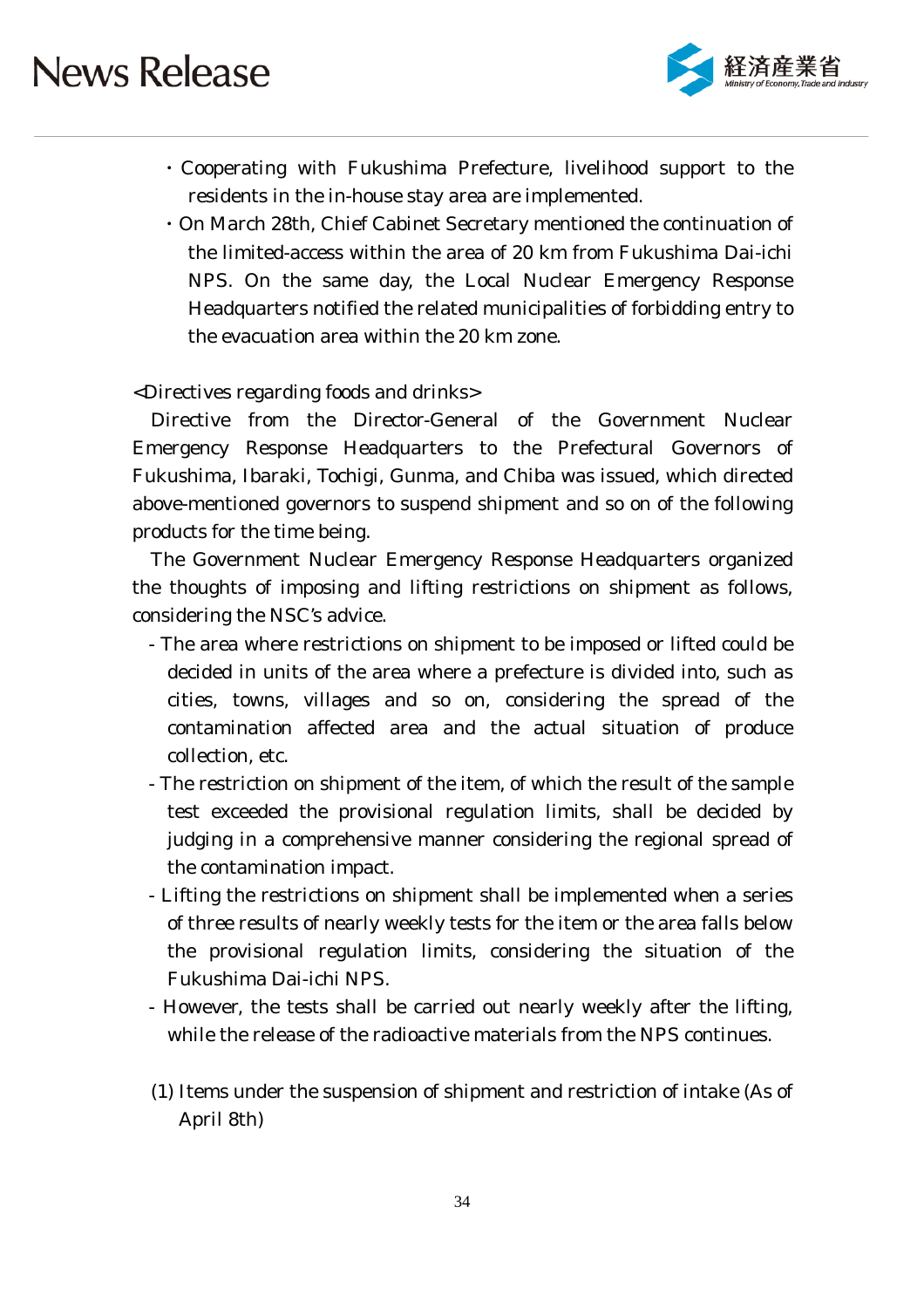

| Prefectures | <b>Suspension of shipment</b>               | <b>Restriction of intake</b> |
|-------------|---------------------------------------------|------------------------------|
| Fukushima   | Non-head type leafy                         | Non-head type leafy          |
| Prefecture  | vegetables, head type leafy                 | vegetables, head type leafy  |
|             | vegetables, flowerhead                      | vegetables, flowerhead       |
|             | brassicas (Spinach,                         | brassicas (Spinach,          |
|             | Cabbage, Broccoli,                          | Cabbage, Broccoli,           |
|             | Cauliflower, Komatsuna*,                    | Cauliflower, Komatsuna*,     |
|             | Kukitachina*.                               | Kukitachina*.                |
|             | Shinobufuyuna*, Rape,                       | Shinobufuyuna, Rape,         |
|             | Chijirena, Santouna*,                       | Chijirena, Santouna*,        |
|             | Kousaitai*, Kakina*, etc.),                 | Kousaitai*, Kakina*, etc.)   |
|             | Turnip, Raw milk                            |                              |
| Ibaraki     | Spinach, Kakina*, Parsley,                  |                              |
| Pref.       | Raw milk                                    |                              |
| Tochigi     | Spinach, Kakina*                            |                              |
| Pref.       |                                             |                              |
| Gunma       | Spinach, Kakina*                            |                              |
| Pref.       |                                             |                              |
| Chiba Pref. | - Spinach from Katori City<br>and Tako Town |                              |
|             | Spinach, Qing-geng-cai,                     |                              |
|             | Garland chrysanthemum,                      |                              |
|             | Sanchu Asian lettuce,                       |                              |
|             | Celery and Parsley from                     |                              |
|             | Asahi City                                  |                              |

\*a green vegetable

(2) Request for restriction of drinking for tap-water (As of 08:00 April 8th)

| Scope under      | Water service (Local governments requested for        |
|------------------|-------------------------------------------------------|
| restriction      | restriction)                                          |
| All residents    | None                                                  |
| <b>Babies</b>    | <fukushima prefecture=""></fukushima>                 |
| · Water services | Iitate small water service (Iitate Village, Fukushima |
| that continue to | Prefecture)                                           |
| respond to the   |                                                       |
| directive        |                                                       |
|                  |                                                       |